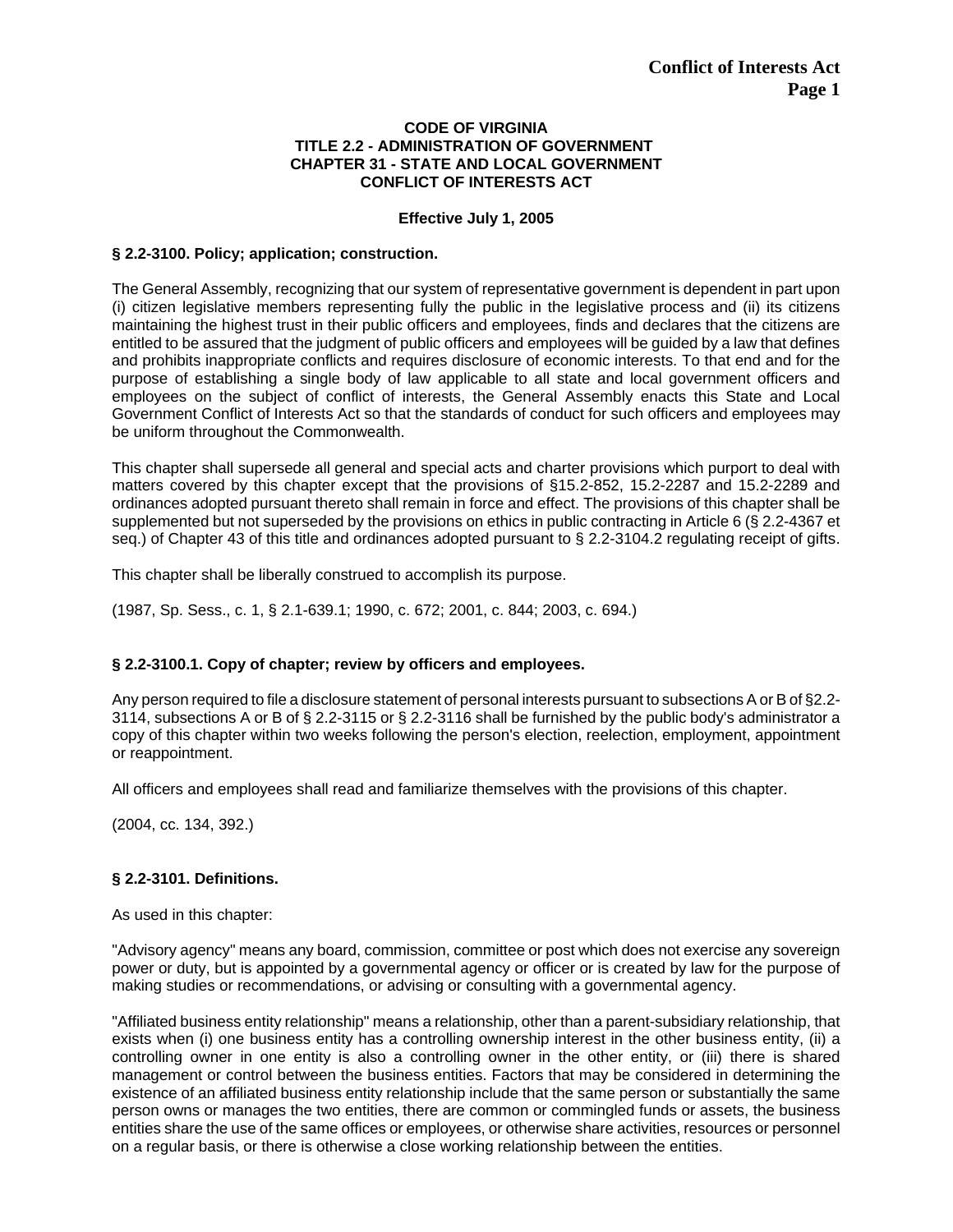"Business" means a corporation, partnership, sole proprietorship, firm, enterprise, franchise, association, trust or foundation, or any other individual or entity carrying on a business or profession, whether or not for profit.

"Contract" means any agreement to which a governmental agency is a party, or any agreement on behalf of a governmental agency that involves the payment of money appropriated by the General Assembly or political subdivision, whether or not such agreement is executed in the name of the Commonwealth, or some political subdivision thereof. "Contract" includes a subcontract only when the contract of which it is a part is with the officer's or employee's own governmental agency.

"Dependent" means a son, daughter, father, mother, brother, sister or other person, whether or not related by blood or marriage, if such person receives from the officer or employee, or provides to the officer or employee, more than one-half of his financial support.

"Employee" means all persons employed by a governmental or advisory agency, unless otherwise limited by the context of its use.

"Financial institution" means any bank, trust company, savings institution, industrial loan association, consumer finance company, credit union, broker-dealer as defined in §13.1-501, or investment company or advisor registered under the federal Investment Advisors Act or Investment Company Act of 1940.

"Gift" means any gratuity, favor, discount, entertainment, hospitality, loan, forbearance, or other item having monetary value. It includes services as well as gifts of transportation, local travel, lodgings and meals, whether provided in-kind, by purchase of a ticket, payment in advance or reimbursement after the expense has been incurred. "Gift" shall not include any offer of a ticket or other admission or pass unless the ticket, admission, or pass is used. "Gift" shall not include honorary degrees and presents from relatives. For the purpose of this definition, "relative" means the donee's spouse, child, uncle, aunt, niece, or nephew; a person to whom the donee is engaged to be married; the donee's or his spouse's parent, grandparent, grandchild, brother, or sister; or the donee's brother's or sister's spouse.

"Governmental agency" means each component part of the legislative, executive or judicial branches of state and local government, including each office, department, authority, post, commission, committee, and each institution or board created by law to exercise some regulatory or sovereign power or duty as distinguished from purely advisory powers or duties. Corporations organized or controlled by the Virginia Retirement System are "governmental agencies" for purposes of this chapter.

"Immediate family" means (i) a spouse and (ii) any other person residing in the same household as the officer or employee, who is a dependent of the officer or employee or of whom the officer or employee is a dependent.

"Officer" means any person appointed or elected to any governmental or advisory agency including local school boards, whether or not he receives compensation or other emolument of office. Unless the context requires otherwise, "officer" includes members of the judiciary.

"Parent-subsidiary relationship" means a relationship that exists when one corporation directly or indirectly owns shares possessing more than 50 percent of the voting power of another corporation.

"Personal interest" means a financial benefit or liability accruing to an officer or employee or to a member of his immediate family. Such interest shall exist by reason of (i) ownership in a business if the ownership interest exceeds three percent of the total equity of the business; (ii) annual income that exceeds, or may reasonably be anticipated to exceed, \$10,000 from ownership in real or personal property or a business; (iii) salary, other compensation, fringe benefits, or benefits from the use of property, or any combination thereof, paid or provided by a business or governmental agency that exceeds, or may reasonably be anticipated to exceed, \$10,000 annually; (iv) ownership of real or personal property if the interest exceeds \$10,000 in value and excluding ownership in a business, income, or salary, other compensation, fringe benefits or benefits from the use of property; (v) personal liability incurred or assumed on behalf of a business if the liability exceeds three percent of the asset value of the business; or (vi) an option for ownership of a business or real or personal property if the ownership interest will consist of (i) or (iv) above.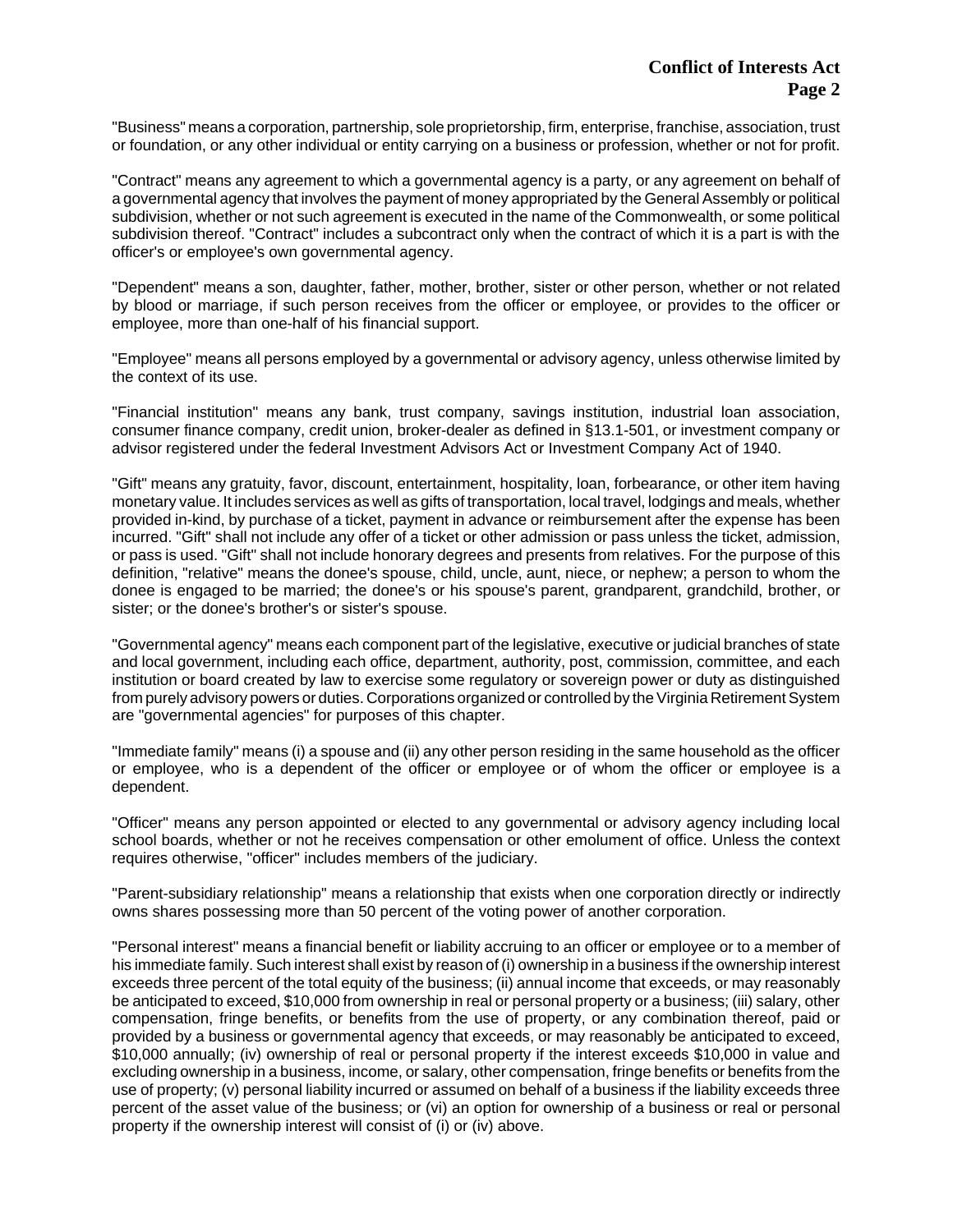"Personal interest in a contract" means a personal interest that an officer or employee has in a contract with a governmental agency, whether due to his being a party to the contract or due to a personal interest in a business that is a party to the contract.

"Personal interest in a transaction" means a personal interest of an officer or employee in any matter considered by his agency. Such personal interest exists when an officer or employee or a member of his immediate family has a personal interest in property or a business or governmental agency, or represents or provides services to any individual or business and such property, business or represented or served individual or business (i) is the subject of the transaction or (ii) may realize a reasonably foreseeable direct or indirect benefit or detriment as a result of the action of the agency considering the transaction. Notwithstanding the above, such personal interest in a transaction shall not be deemed to exist where an elected member of a local governing body serves without remuneration as a member of the board of trustees of a not-for-profit entity and such elected member or member of his immediate family has no personal interest related to the not-for-profit entity.

"State and local government officers and employees" shall not include members of the General Assembly.

"State filer" means those officers and employees required to file a disclosure statement of their personal interests pursuant to subsection A or B of §2.2-3114.

"Transaction" means any matter considered by any governmental or advisory agency, whether in a committee, subcommittee, or other entity of that agency or before the agency itself, on which official action is taken or contemplated.

(1987, Sp. Sess., c. 1, §§ 2.1-639.2; 1988, c. 536; 1992, c. 865; 1993, c. 303; 1994, cc. 74, 724; 1995, c. 495; 1996, c. 77; 1997, c. 641; 2001, c. 844; 2003, c. 694; 2004, cc. 134, 392.)

#### **§ 2.2-3102. Application.**

This article applies to generally prohibited conduct that shall be unlawful and to state and local government officers and employees.

(1987, Sp. Sess., c. 1, § 2.1-639.3; 2001, c. 844.)

#### **§ 2.2-3103. Prohibited conduct.**

No officer or employee of a state or local governmental or advisory agency shall:

1. Solicit or accept money or other thing of value for services performed within the scope of his official duties, except the compensation, expenses or other remuneration paid by the agency of which he is an officer or employee. This prohibition shall not apply to the acceptance of special benefits that may be authorized by law;

2. Offer or accept any money or other thing of value for or in consideration of obtaining employment, appointment, or promotion of any person with any governmental or advisory agency;

3. Offer or accept any money or other thing of value for or in consideration of the use of his public position to obtain a contract for any person or business with any governmental or advisory agency;

4. Use for his own economic benefit or that of another party confidential information that he has acquired by reason of his public position and which is not available to the public;

5. Accept any money, loan, gift, favor, service, or business or professional opportunity that reasonably tends to influence him in the performance of his official duties. This subdivision shall not apply to any political contribution actually used for political campaign or constituent service purposes and reported as required by Chapter 9 (§ 24.2-900 et seq.) of Title 24.2;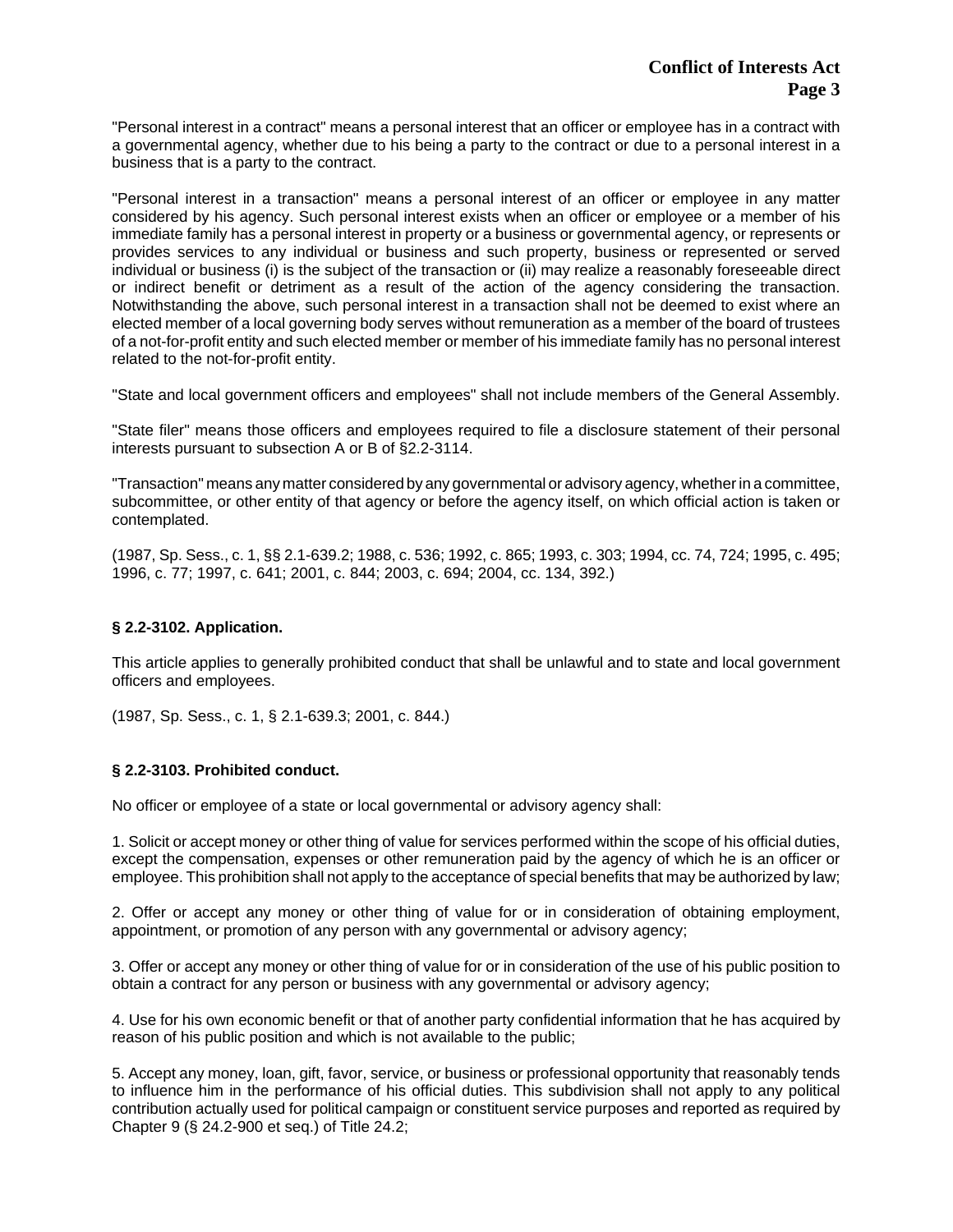6. Accept any business or professional opportunity when he knows that there is a reasonable likelihood that the opportunity is being afforded him to influence him in the performance of his official duties;

7. Accept any honoraria for any appearance, speech, or article in which the officer or employee provides expertise or opinions related to the performance of his official duties. The term "honoraria" shall not include any payment for or reimbursement to such person for his actual travel, lodging, or subsistence expenses incurred in connection with such appearance, speech, or article or in the alternative a payment of money or anything of value not in excess of the per diem deduction allowable under § 162 of the Internal Revenue Code, as amended from time to time. The prohibition in this subdivision shall apply only to the Governor, Lieutenant Governor, Attorney General, Governor's Secretaries, and heads of departments of state government;

8. Accept a gift from a person who has interests that may be substantially affected by the performance of the officer's or employee's official duties under circumstances where the timing and nature of the gift would cause a reasonable person to question the officer's or employee's impartiality in the matter affecting the donor. Violations of this subdivision shall not be subject to criminal law penalties; or

9. Accept gifts from sources on a basis so frequent as to raise an appearance of the use of his public office for private gain. Violations of this subdivision shall not be subject to criminal law penalties.

(1987, Sp. Sess., c. 1, § 2.1-639.4; 1994, cc. 663, 815, 851; 2001, c. 844.)

#### **§ 2.2-3104. Prohibited conduct for certain officers and employees of state government.**

In addition to the prohibitions contained in § 2.2-3103, no state officer or employee shall, during the one year after the termination of his public employment or service, represent a client or act in a representative capacity on behalf of any person or group, for compensation, on any matter before the agency of which he was an officer or employee.

For the purposes of this section, "state officer or employee" shall mean (i) the Governor, Lieutenant Governor, Attorney General, and officers appointed by the Governor, whether confirmation by the General Assembly or by either house thereof is required or not, who are regularly employed on a full-time salaried basis; those officers and employees of executive branch agencies who report directly to the agency head; and those at the level immediately below those who report directly to the agency head and are at a payband 6 or higher and (ii) the officers and professional employees of the legislative branch designated by the joint rules committee of the General Assembly. For the purposes of this section, the General Assembly and the legislative branch agencies shall be deemed one agency.

The prohibitions of this section shall apply only to persons engaged in activities that would require registration as a lobbyist under § 2.2-422.

Any person subject to the provisions of this section may apply to the Attorney General, as provided in § 2.2-3126, for an advisory opinion as to the application of the restriction imposed by this section on any post-public employment position or opportunity.

(1994, cc. 727, 776, § 2.1-639.4:1; 2001, c. 844.)

#### **§ 2.2-3104.1. Exclusion of teacher awards from scope of chapter.**

The provisions of this chapter shall not be construed to prohibit or apply to the acceptance by a teacher or other employee of a local school board of an award or payment in honor of meritorious or exceptional services performed by the teacher or employee.

(2001, c. 48, § 2.1-639.4:2.)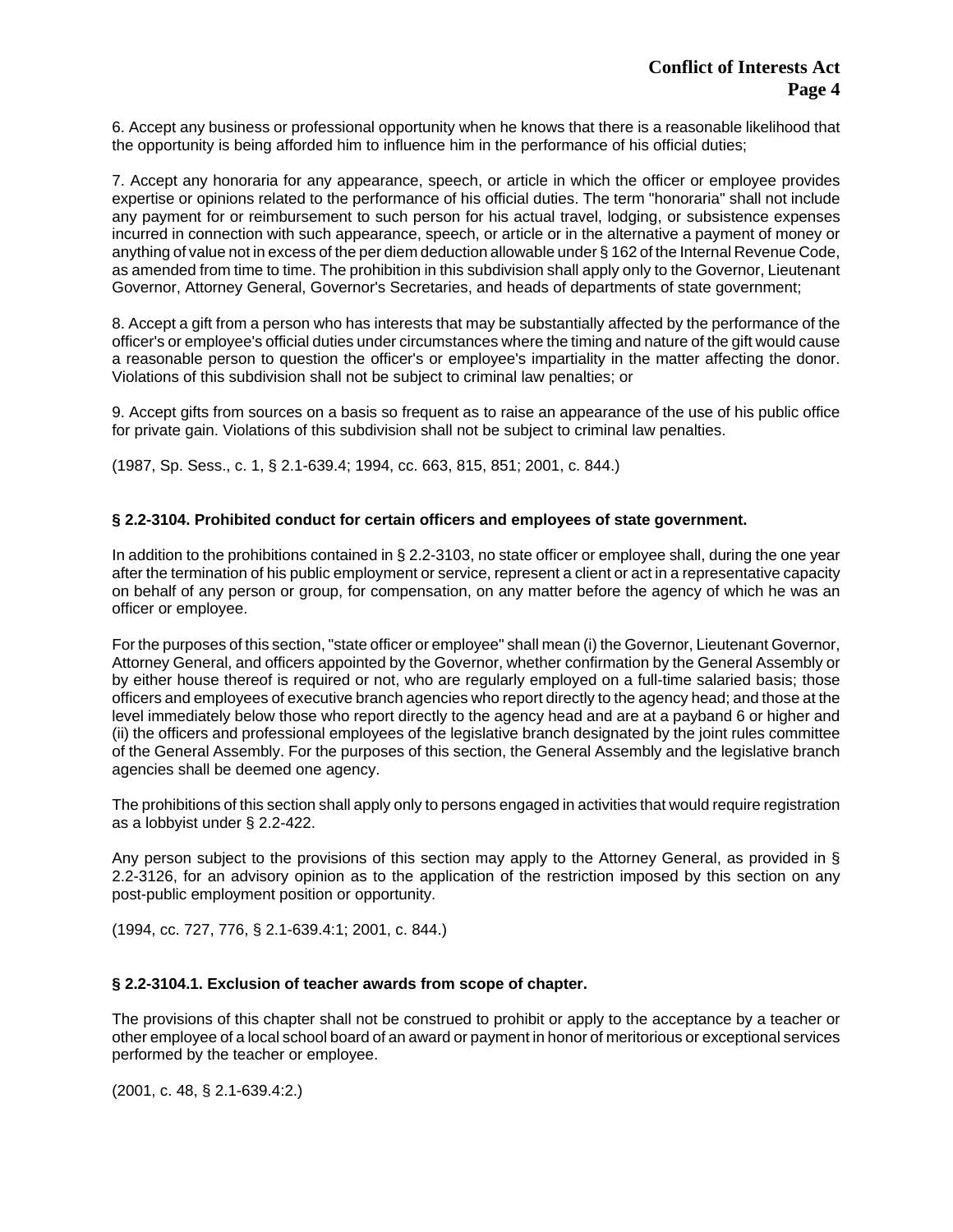#### **§ 2.2-3104.2. Ordinance regulating receipt of gifts.**

The governing body of any county, city, or town may adopt an ordinance setting a monetary limit on the acceptance of any gift by the officers, appointees or employees of the county, city or town and requiring the disclosure by such officers, appointees or employees of the receipt of any gift.

(2003, c. 694.)

## **§ 2.2-3105. Application.**

This article proscribes certain conduct relating to contracts by state and local government officers and employees. The provisions of this article shall be supplemented but not superseded by the provisions on ethics in public contracting in Article 6 (§ 2.2-4367 et seq.) of Chapter 43 of this title.

(1987, Sp. Sess., c. 1, § 2.1-639.5; 2001, c. 844; 2003, c. 694.)

#### **§ 2.2-3106. Prohibited contracts by officers and employees of state government and Eastern Virginia Medical School.**

A. No officer or employee of any governmental agency of state government or Eastern Virginia Medical School shall have a personal interest in a contract with the governmental agency of which he is an officer or employee, other than his own contract of employment.

B. No officer or employee of any governmental agency of state government or Eastern Virginia Medical School shall have a personal interest in a contract with any other governmental agency of state government unless such contract is (i) awarded as a result of competitive sealed bidding or competitive negotiation as defined in § 2.2-4301 or (ii) is awarded after a finding, in writing, by the administrative head of the governmental agency that competitive bidding or negotiation is contrary to the best interest of the public.

C. The provisions of this section shall not apply to:

1. An employee's personal interest in additional contracts of employment with his own governmental agency that accrue to him because of a member of his immediate family, provided the employee does not exercise any control over the employment or the employment activities of the member of his immediate family and the employee is not in a position to influence those activities;

2. The personal interest of an officer or employee of a state institution of higher education or the Eastern Virginia Medical School in additional contracts of employment with his own governmental agency that accrue to him because of a member of his immediate family, provided (i) the officer or employee and the immediate family member are engaged in teaching, research or administrative support positions at the educational institution or the Eastern Virginia Medical School, (ii) the governing board of the educational institution finds that it is in the best interests of the institution or the Eastern Virginia Medical School and the Commonwealth for such dual employment to exist, and (iii) after such finding, the governing board of the educational institution or the Eastern Virginia Medical School ensures that the officer or employee, or the immediate family member, does not have sole authority to supervise, evaluate or make personnel decisions regarding the other;

3. An officer's or employee's personal interest in a contract of employment with any other governmental agency of state government;

4. Contracts for the sale by a governmental agency or the Eastern Virginia Medical School of services or goods at uniform prices available to the general public;

5. An employee's personal interest in a contract between a public institution of higher education in Virginia or the Eastern Virginia Medical School and a publisher or wholesaler of textbooks or other educational materials for students, which accrues to him solely because he has authored or otherwise created such textbooks or materials;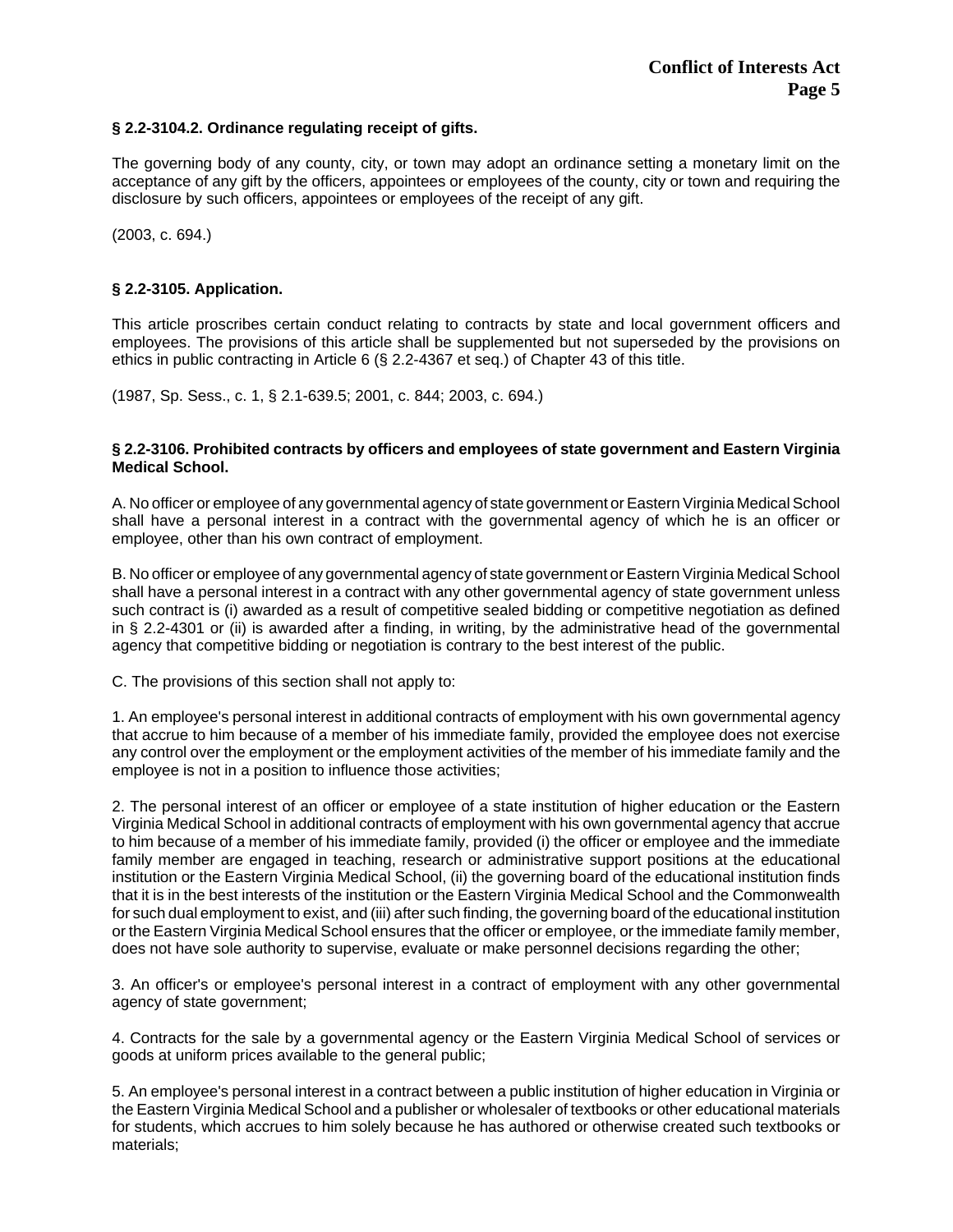6. Subject to approval by the board of visitors, an employee's personal interest in a contract between the Eastern Virginia Medical School or a public institution of higher education in Virginia that operates a school of medicine or dentistry and a not-for-profit nonstock corporation that operates a clinical practice within such public institution of higher education or the Eastern Virginia Medical School and of which such employee is a member or employee;

7. Subject to approval by the relevant board of visitors, an employee's personal interest in a contract for research and development or commercialization of intellectual property between a public institution of higher education in Virginia or the Eastern Virginia Medical School and a business in which the employee has a personal interest, if (i) the employee's personal interest has been disclosed to and approved by such public institution of higher education or the Eastern Virginia Medical School prior to the time at which the contract is entered into; (ii) the employee promptly files a disclosure statement pursuant to § 2.2-3117 and thereafter files such statement annually on or before January 15; (iii) the institution has established a formal policy regarding such contracts, approved by the State Council of Higher Education or, in the case of the Eastern Virginia Medical School, a formal policy regarding such contracts in conformity with any applicable federal regulations that has been approved by its board of visitors; and (iv) no later than December 31 of each year, the institution or the Eastern Virginia Medical School files an annual report with the Secretary of the Commonwealth disclosing each open contract entered into subject to this provision, the names of the parties to each contract, the date each contract was executed and its term, the subject of each contractual arrangement, the nature of the conflict of interest, the institution's or the Eastern Virginia Medical School's employee responsible for administering each contract, the details of the institution's or the Eastern Virginia Medical School's commitment or investment of resources or finances for each contract, and any other information requested by the Secretary of the Commonwealth; or

8. Subject to approval by the relevant board of visitors, an employee's personal interest in a contract between a public institution of higher education in Virginia or the Eastern Virginia Medical School and a business in which the employee has a personal interest, if (i) the personal interest has been disclosed to the institution or the Eastern Virginia Medical School prior to the time the contract is entered into; (ii) the employee files a disclosure statement pursuant to § 2.2-3117 and thereafter annually on or before January 15; (iii) the employee does not participate in the institution's or the Eastern Virginia Medical School's decision to contract; (iv) the president of the institution or the Eastern Virginia Medical School finds and certifies in writing that the contract is for goods and services needed for quality patient care, including related medical education or research, by the institution's medical center or the Eastern Virginia Medical School, its affiliated teaching hospitals and other organizations necessary for the fulfillment of its mission, including the acquisition of drugs, therapies and medical technologies; and (v) no later than December 31 of each year, the institution or the Eastern Virginia Medical School files an annual report with the Secretary of the Commonwealth disclosing each open contract entered subject to this provision, the names of the parties to each contract, the date each contract was executed and its term, the subject of each contractual arrangement, the nature of the conflict of interest, the institution's or the Eastern Virginia Medical School's employee responsible for administering each contract, the details of the institution's or the Eastern Virginia Medical School's commitment or investment of resources or finances for each contract, and any other information requested by the Secretary of the Commonwealth.

D. Notwithstanding the provisions of subdivisions C 7 and C 8, if the research and development or commercialization of intellectual property or the employee's personal interest in a contract with a business is subject to policies and regulations governing conflicts of interest promulgated by any agency of the United States government, including the adoption of policies requiring the disclosure and management of such conflicts of interests, the policies established by the Eastern Virginia Medical School pursuant to such federal requirements shall constitute compliance with subdivisions C 7 and C 8, upon notification by the Eastern Virginia Medical School to the Secretary of the Commonwealth by January 31 of each year of evidence of their compliance with such federal policies and regulations.

E. The board of visitors may delegate the authority granted under subdivision C 7 to the president of the institution. If the board elects to delegate such authority, the board shall include this delegation of authority in the formal policy required by clause (iii) of subdivision C 7. In those instances where the board has delegated such authority, on or before December 1 of each year, the president of the relevant institution shall file a report with the relevant board of visitors disclosing each open contract entered into subject to this provision, the names of the parties to each contract, the date each contract was executed and its term, the subject of each contractual arrangement, the nature of the conflict of interest, the institution's or the Eastern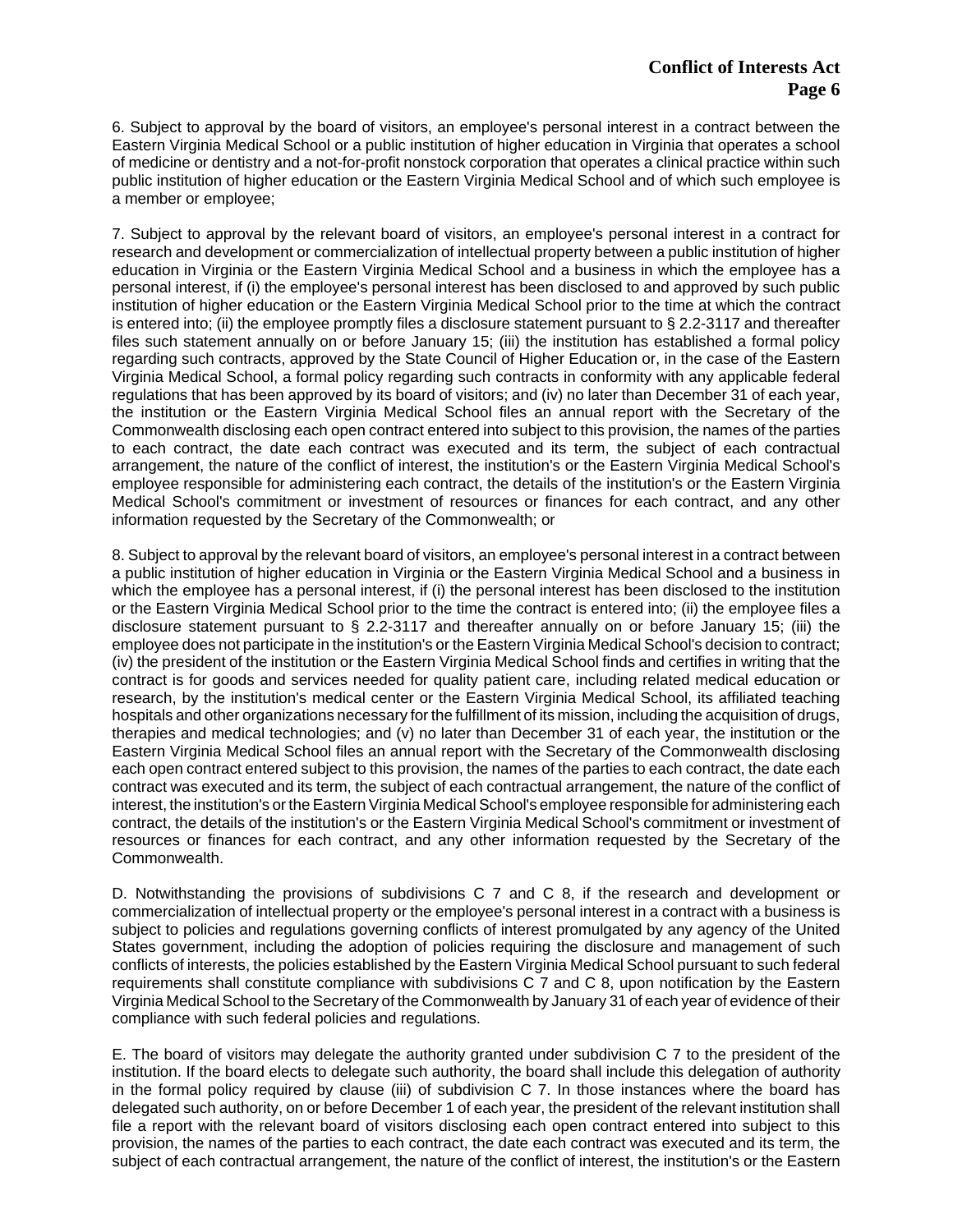Virginia Medical School's employee responsible for administering each contract, the details of the institution's or the Eastern Virginia Medical School's commitment or investment of resources or finances for each contract, the details of how revenues are to be dispersed, and any other information requested by the board of visitors.

(1987, Sp. Sess., c. 1, § 2.1-639.6; 1989, c. 74; 1991, c. 470; 1993, c. 876; 1995, c. 403; 1998, c. 838; 2001, c. 844; 2002, cc. 87, 478; 2003, c. 646.)

### **§ 2.2-3107. Prohibited contracts by members of county boards of supervisors, city councils and town councils.**

A. No person elected or appointed as a member of the governing body of a county, city or town shall have a personal interest in (i) any contract with his governing body, or (ii) any contract with any governmental agency that is a component part of his local government and which is subject to the ultimate control of the governing body of which he is a member, or (iii) any contract other than a contract of employment with any other governmental agency if such person's governing body appoints a majority of the members of the governing body of the second governmental agency.

B. The provisions of this section shall not apply to:

1. A member's personal interest in a contract of employment provided (i) the officer or employee was employed by the governmental agency prior to July 1, 1983, in accordance with the provisions of the former Conflict of Interests Act, Chapter 22 (§ 2.1-347 et seq.) of Title 2.1 as it existed on June 30, 1983, or (ii) the employment first began prior to the member becoming a member of the governing body;

2. Contracts for the sale by a governmental agency of services or goods at uniform prices available to the public; or

3. A contract awarded to a member of a governing body as a result of competitive sealed bidding where the governing body has established a need for the same or substantially similar goods through purchases prior to the election or appointment of the member to serve on the governing body. However, the member shall have no involvement in the preparation of the specifications for such contract, and the remaining members of the governing body, by written resolution, shall state that it is in the public interest for the member to bid on such contract.

(1987, Sp. Sess., c. 1, § 2.1-639.7; 2001, c. 844.)

#### **§ 2.2-3108. Prohibited contracts by members of school boards.**

A. No person elected or appointed as a member of a local school board shall have a personal interest in (i) any contract with his school board or (ii) any contract with any governmental agency that is subject to the ultimate control of the school board of which he is a member.

B. The provisions of this section shall not apply to:

1. A member's personal interest in a contract of employment provided the employment first began prior to the member becoming a member of the school board;

2. Contracts for the sale by a governmental agency of services or goods at uniform prices available to the public; or

3. A contract awarded to a member of a school board as a result of competitive sealed bidding where the school board has established a need for the same or substantially similar goods through purchases prior to the election or appointment of the member to serve on the school board. However, the member shall have no involvement in the preparation of the specifications for such contract, and the remaining members of the school board, by written resolution, shall state that it is in the public interest for the member to bid on such contract.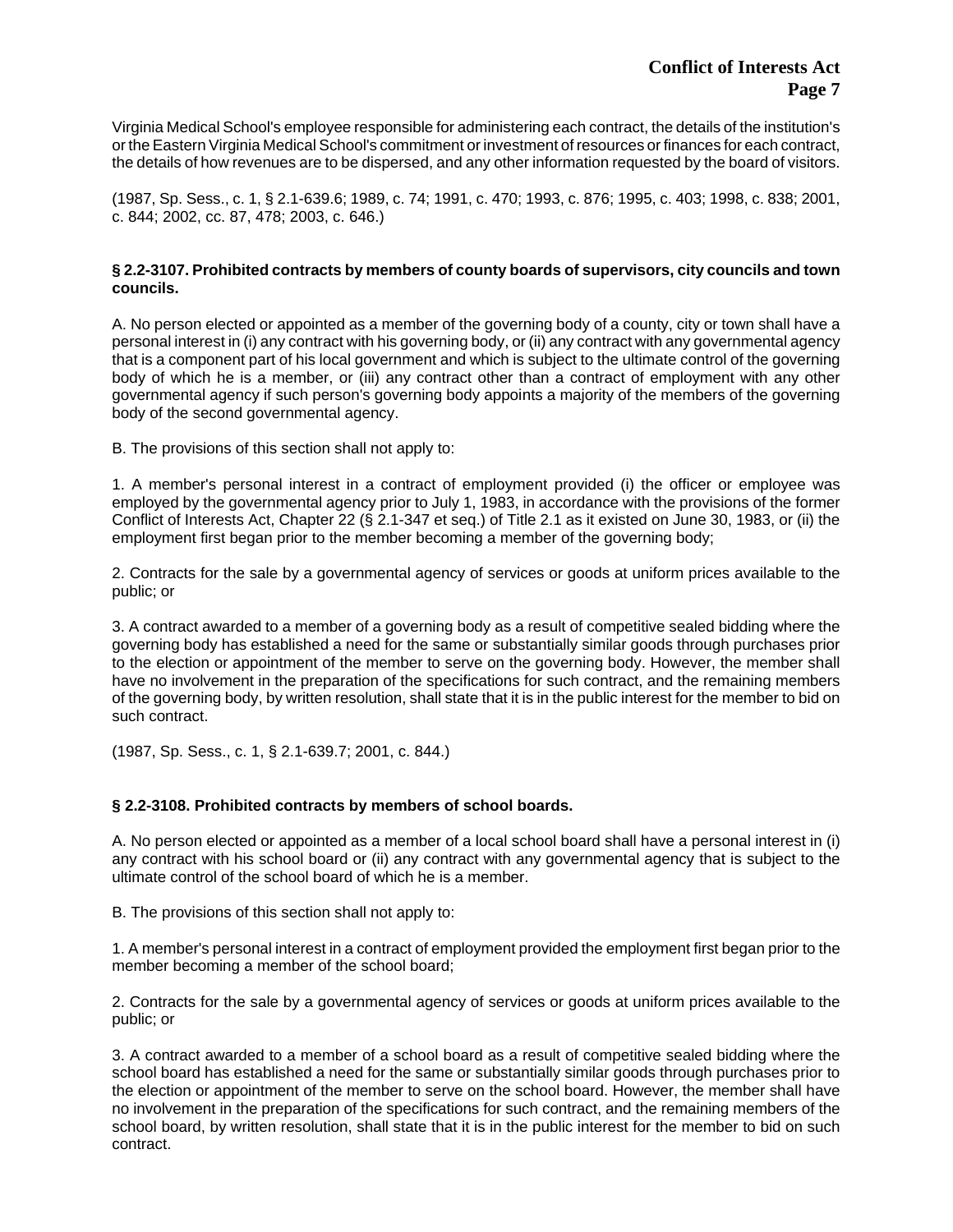(1996, c. 548, § 2.1-639.7:1; 2001, c. 844.)

### **§ 2.2-3109. Prohibited contracts by other officers and employees of local governmental agencies.**

A. No other officer or employee of any governmental agency of local government shall have a personal interest in a contract with the agency of which he is an officer or employee other than his own contract of employment.

B. No officer or employee of any governmental agency of local government shall have a personal interest in a contract with any other governmental agency that is a component of the government of his county, city or town unless such contract is (i) awarded as a result of competitive sealed bidding or competitive negotiation as defined in §§ 2.2-4301 or is awarded as a result of a procedure embodying competitive principles as authorized by subdivisions 10 or 11 of §§ 2.2-4343 or (ii) is awarded after a finding, in writing, by the administrative head of the governmental agency that competitive bidding or negotiation is contrary to the best interest of the public.

C. The provisions of this section shall not apply to:

1. An employee's personal interest in additional contracts of employment with his own governmental agency that accrue to him because of a member of his immediate family, provided the employee does not exercise any control over the employment or the employment activities of the member of his immediate family and the employee is not in a position to influence those activities;

2. An officer's or employee's personal interest in a contract of employment with any other governmental agency that is a component part of the government of his county, city or town;

3. Contracts for the sale by a governmental agency of services or goods at uniform prices available to the general public;

4. Members of local governing bodies who are subject to §§ 2.2-3107;

5. Members of local school boards who are subject to §§ 2.2-3108; or

6. (Effective until July 1, 2009) Any ownership or financial interest of members of the governing body, administrators, and other personnel serving in a public charter school in renovating, lending, granting, or leasing public charter school facilities, as the case may be, provided such interest has been disclosed in the public charter school application as required by §§ 22.1-212.8.

(1987, Sp. Sess., c. 1, §§ 2.1-639.8; 1996, c. 548; 2001, c. 844; 2004, c. 530.)

#### **§ 2.2-3110. Further exceptions.**

A. The provisions of Article 3 (§ 2.2-3106 et seq.) of this chapter shall not apply to:

1. The sale, lease or exchange of real property between an officer or employee and a governmental agency, provided the officer or employee does not participate in any way as such officer or employee in such sale, lease or exchange, and this fact is set forth as a matter of public record by the governing body of the governmental agency or by the administrative head thereof;

2. The publication of official notices;

3. Contracts between the government or school board of a town or city with a population of less than 10,000 and an officer or employee of that town or city government or school board when the total of such contracts between the town or city government or school board and the officer or employee of that town or city government or school board or a business controlled by him does not exceed \$10,000 per year or such amount exceeds \$10,000 and is less than \$25,000 but results from contracts arising from awards made on a sealed bid basis, and such officer or employee has made disclosure as provided for in § 2.2-3115;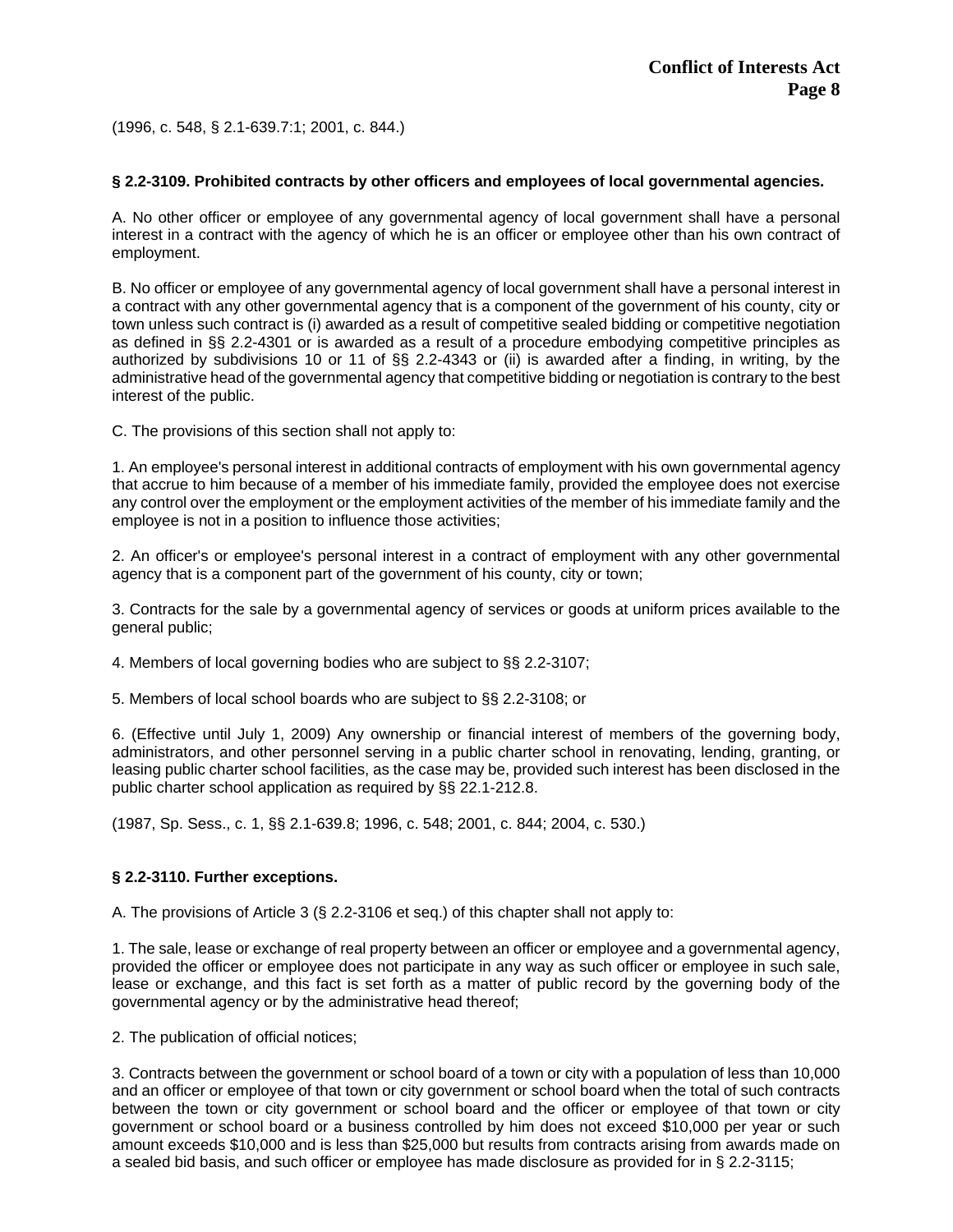4. An officer or employee whose sole personal interest in a contract with the governmental agency is by reason of income from the contracting firm or governmental agency in excess of \$10,000 per year, provided the officer or employee or a member of his immediate family does not participate and has no authority to participate in the procurement or letting of such contract on behalf of the contracting firm and the officer or employee either does not have authority to participate in the procurement or letting of the contract on behalf of his governmental agency or he disqualifies himself as a matter of public record and does not participate on behalf of his governmental agency in negotiating the contract or in approving the contract;

5. Except when the governmental agency is the Virginia Retirement System, contracts between an officer's or employee's governmental agency and a public service corporation, financial institution, or company furnishing public utilities in which the officer or employee has a personal interest, provided the officer or employee disqualifies himself as a matter of public record and does not participate on behalf of his governmental agency in negotiating the contract or in approving the contract;

6. Contracts for the purchase of goods or services when the contract does not exceed \$500;

7. Grants or other payment under any program wherein uniform rates for, or the amounts paid to, all qualified applicants are established solely by the administering governmental agency; or

8. An officer or employee whose sole personal interest in a contract with his own governmental agency is by reason of his marriage to his spouse who is employed by the same agency, if the spouse was employed by such agency for five or more years prior to marrying such officer or employee.

B. Neither the provisions of this chapter nor, unless expressly provided otherwise, any amendments thereto shall apply to those employment contracts or renewals thereof or to any other contracts entered into prior to August 1, 1987, which were in compliance with either the former Virginia Conflict of Interests Act, Chapter 22 (§ 2.1-347 et seq.) or the former Comprehensive Conflict of Interests Act, Chapter 40 (§ 2.1-599 et seq.) of Title 2.1 at the time of their formation and thereafter. Those contracts shall continue to be governed by the provisions of the appropriate prior Act. Notwithstanding the provisions of subdivision (f) (4) of § 2.1-348 Title 2.1 in effect prior to July 1, 1983, the employment by the same governmental agency of an officer or employee and spouse or any other relative residing in the same household shall not be deemed to create a material financial interest except when one of such persons is employed in a direct supervisory or administrative position, or both, with respect to such spouse or other relative residing in his household and the annual salary of such subordinate is \$22,500 or more.

(1987, Sp. Sess., c. 1, § 2.1-639.9; 1990, c. 51; 1993, c. 303; 1994, cc. 450, 713; 1997, c. 641; 2001, c. 844.)

# **§ 2.2-3111. Application.**

This article proscribes certain conduct by state and local government officers and employees having a personal interest in a transaction.

(1987, Sp. Sess., c. 1, § 2.1-639.10; 2001, c. 844.)

#### **§ 2.2-3112. Prohibited conduct concerning personal interest in a transaction; exceptions.**

A. Each officer and employee of any state or local governmental or advisory agency who has a personal interest in a transaction:

1. Shall disqualify himself from participating in the transaction if (i) the transaction has application solely to property or a business or governmental agency in which he has a personal interest or a business that has a parent-subsidiary or affiliated business entity relationship with the business in which he has a personal interest or (ii) he is unable to participate pursuant to subdivision 2, 3 or 4. Any disqualification under the provisions of this subdivision shall be recorded in the public records of the officer's or employee's governmental or advisory agency. The officer or employee shall disclose his personal interest as required by § 2.2-3114 E or § 2.2-3115 E and shall not vote or in any manner act on behalf of his agency in the transaction. The officer or employee shall be prohibited from (i) attending any portion of a closed meeting authorized by the Virginia Freedom of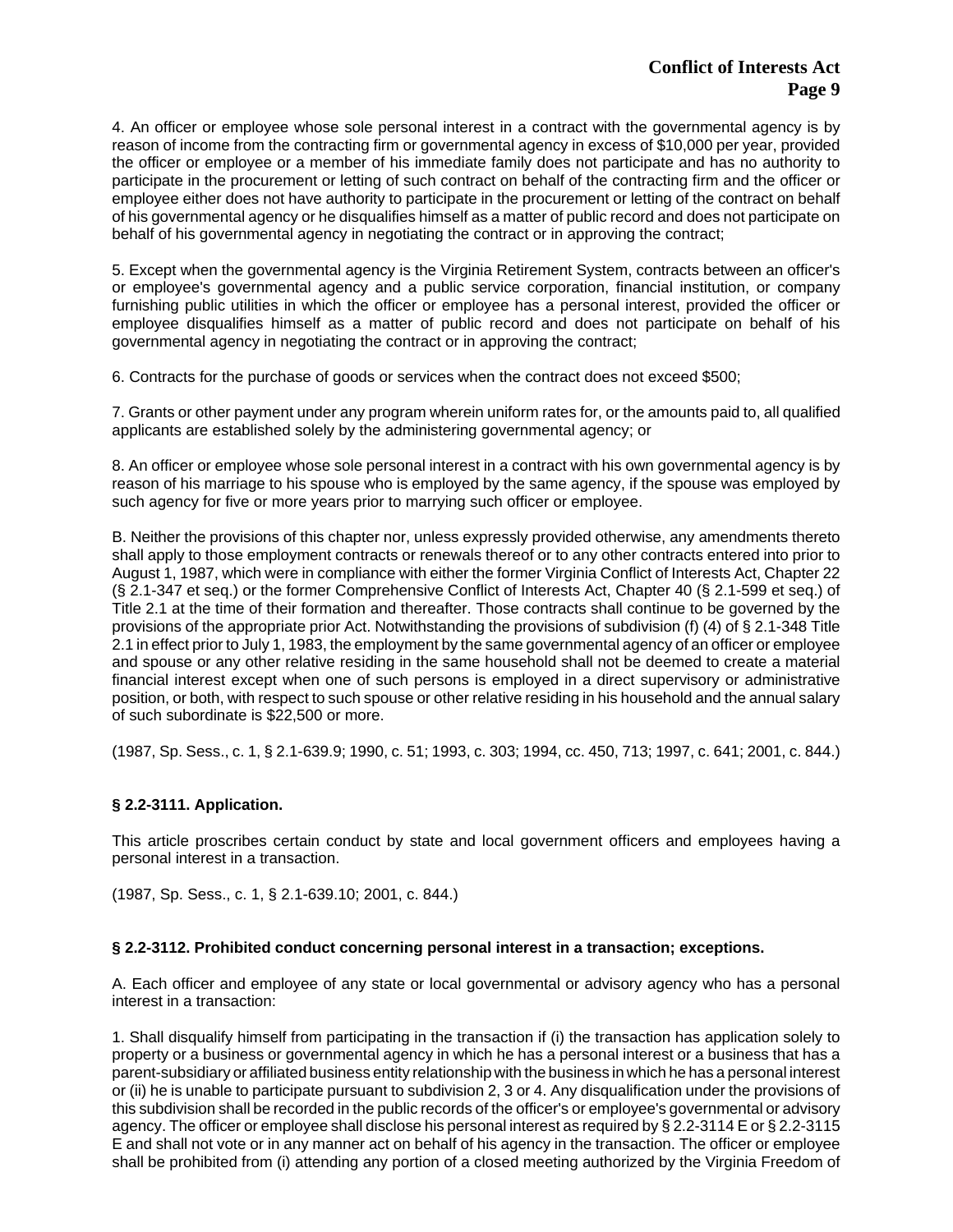Information Act (§ 2.2-3700 et seq.) when the matter in which he has a personal interest is discussed and (ii) discussing the matter in which he has a personal interest with other governmental officers or employees at any time;

2. May participate in the transaction if he is a member of a business, profession, occupation, or group of three or more persons the members of which are affected by the transaction, and he complies with the declaration requirements of § 2.2-3114 F or § 2.2-3115 G;

3. May participate in the transaction when a party to the transaction is a client of his firm if he does not personally represent or provide services to such client and he complies with the declaration requirements of § 2.2-3114 G or § 2.2-3115 H; or

4. May participate in the transaction if it affects the public generally, even though his personal interest, as a member of the public, may also be affected by that transaction.

B. Disqualification under the provisions of this section shall not prevent any employee having a personal interest in a transaction in which his agency is involved from representing himself or a member of his immediate family in such transaction provided he does not receive compensation for such representation and provided he complies with the disqualification and relevant disclosure requirements of this chapter.

C. If disqualifications of officers or employees in accordance with this section leave less than the number required by law to act, the remaining member or members shall have authority to act for the agency by majority vote, unless a unanimous vote of all members is required by law, in which case authority to act shall require a unanimous vote of remaining members. Notwithstanding any provisions of this chapter to the contrary, members of a local governing body whose sole interest in any proposed sale, contract of sale, exchange, lease or conveyance is by virtue of their employment by a business involved in a proposed sale, contract of sale, exchange, lease or conveyance, and where such member's or members' vote is essential to a constitutional majority required pursuant to Article VII, Section 9 of the Constitution of Virginia and § 15.2-2100, such member or members of the local governing body may vote and participate in the deliberations of the governing body concerning whether to approve, enter into or execute such sale, contract of sale, exchange, lease or conveyance. Official action taken under circumstances that violate this section may be rescinded by the agency on such terms as the interests of the agency and innocent third parties require.

D. The provisions of subsection A shall not prevent an officer or employee from participating in a transaction merely because such officer or employee is a party in a legal proceeding of a civil nature concerning such transaction.

E. The provisions of subsection A shall not prevent an employee from participating in a transaction regarding textbooks or other educational material for students at state institutions of higher education, when those textbooks or materials have been authored or otherwise created by the employee.

(1987, Sp. Sess., c. 1, § 2.1-639.11; 2001, c. 844; 2003, c. 694.)

# **§ 2.2-3113. Application.**

This article requires disclosure of certain personal and financial interests by state and local government officers and employees.

(1987, Sp. Sess., c. 1, § 2.1-639.12; 2001, c. 844.)

#### **§ 2.2-3114. Disclosure by state officers and employees.**

A. The Governor, Lieutenant Governor, Attorney General, Justices of the Supreme Court, judges of the Court of Appeals, judges of any circuit court, judges and substitute judges of any district court, members of the State Corporation Commission, members of the Virginia Workers' Compensation Commission, members of the Commonwealth Transportation Board, members of the Board of Trustees of the Virginia Retirement System, and members of the State Lottery Board and other persons occupying such offices or positions of trust or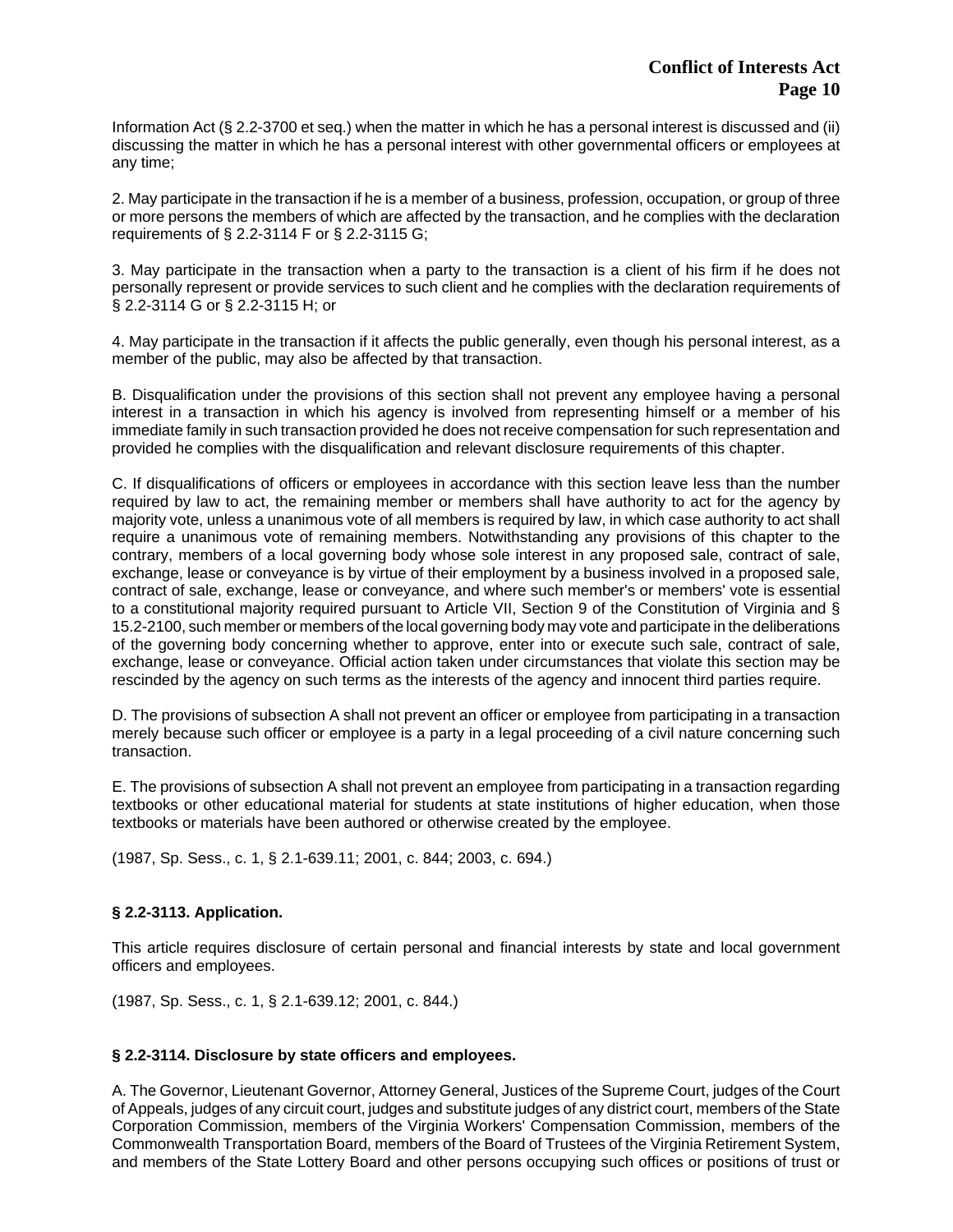employment in state government, including members of the governing bodies of authorities, as may be designated by the Governor or, in the case of officers or employees of the legislative branch, by the Joint Rules Committee of the General Assembly, shall file, as a condition to assuming office or employment, a disclosure statement of their personal interests and such other information as is specified on the form set forth in § 2.2-3117 and thereafter shall file such a statement annually on or before January 15.

B. Nonsalaried citizen members of all policy and supervisory boards, commissions and councils in the executive branch of state government, other than the Commonwealth Transportation Board, members of the Board of Trustees of the Virginia Retirement System, and the State Lottery Board, shall file, as a condition to assuming office, a disclosure form of their personal interests and such other information as is specified on the form set forth in § 2.2-3118 and thereafter shall file such form annually on or before January 15. Nonsalaried citizen members of other boards, commissions and councils, including advisory boards and authorities, may be required to file a disclosure form if so designated by the Governor, in which case the form shall be that set forth in § 2.2-3118.

C. The disclosure forms required by subsections A and B shall be provided by the Secretary of the Commonwealth to each officer and employee so designated, including officers appointed by legislative authorities, not later than November 30 of each year. Disclosure forms shall be filed and maintained as public records for five years in the Office of the Secretary of the Commonwealth.

D. Candidates for the offices of Governor, Lieutenant Governor or Attorney General shall file a disclosure statement of their personal interests as required by § 24.2-502.

E. Any officer or employee of state government who has a personal interest in any transaction before the governmental or advisory agency of which he is an officer or employee and who is disqualified from participating in that transaction pursuant to subdivision A 1 of § 2.2-3112, or otherwise elects to disqualify himself, shall forthwith make disclosure of the existence of his interest, including the full name and address of the business and the address or parcel number for the real estate if the interest involves a business or real estate, and his disclosure shall also be reflected in the public records of the agency for five years in the office of the administrative head of the officer's or employee's governmental agency or advisory agency or, if the agency has a clerk, in the clerk's office.

F. An officer or employee of state government who is required to declare his interest pursuant to subdivision A 2 of § 2.2-3112, shall declare his interest by stating (i) the transaction involved, (ii) the nature of the officer's or employee's personal interest affected by the transaction, (iii) that he is a member of a business, profession, occupation, or group the members of which are affected by the transaction, and (iv) that he is able to participate in the transaction fairly, objectively, and in the public interest. The officer or employee shall either make his declaration orally to be recorded in written minutes for his agency or file a signed written declaration with the clerk or administrative head of his governmental or advisory agency, as appropriate, who shall, in either case, retain and make available for public inspection such declaration for a period of five years from the date of recording or receipt. If reasonable time is not available to comply with the provisions of this subsection prior to participation in the transaction, the officer or employee shall prepare and file the required declaration by the end of the next business day.

G. An officer or employee of state government who is required to declare his interest pursuant to subdivision A 3 of § 2.2-3112, shall declare his interest by stating (i) the transaction involved, (ii) that a party to the transaction is a client of his firm, (iii) that he does not personally represent or provide services to the client, and (iv) that he is able to participate in the transaction fairly, objectively, and in the public interest. The officer or employee shall either make his declaration orally to be recorded in written minutes for his agency or file a signed written declaration with the clerk or administrative head of his governmental or advisory agency, as appropriate, who shall, in either case, retain and make available for public inspection such declaration for a period of five years from the date of recording or receipt. If reasonable time is not available to comply with the provisions of this subsection prior to participation in the transaction, the officer or employee shall prepare and file the required declaration by the end of the next business day.

(1987, Sp. Sess., c. 1, § 2.1-639.13; 1988, cc. 767, 849; 1992, c. 710; 1993, c. 303; 1997, c. 641; 2001, cc. 217, 844; 2003, c. 694; 2005, c. 169.)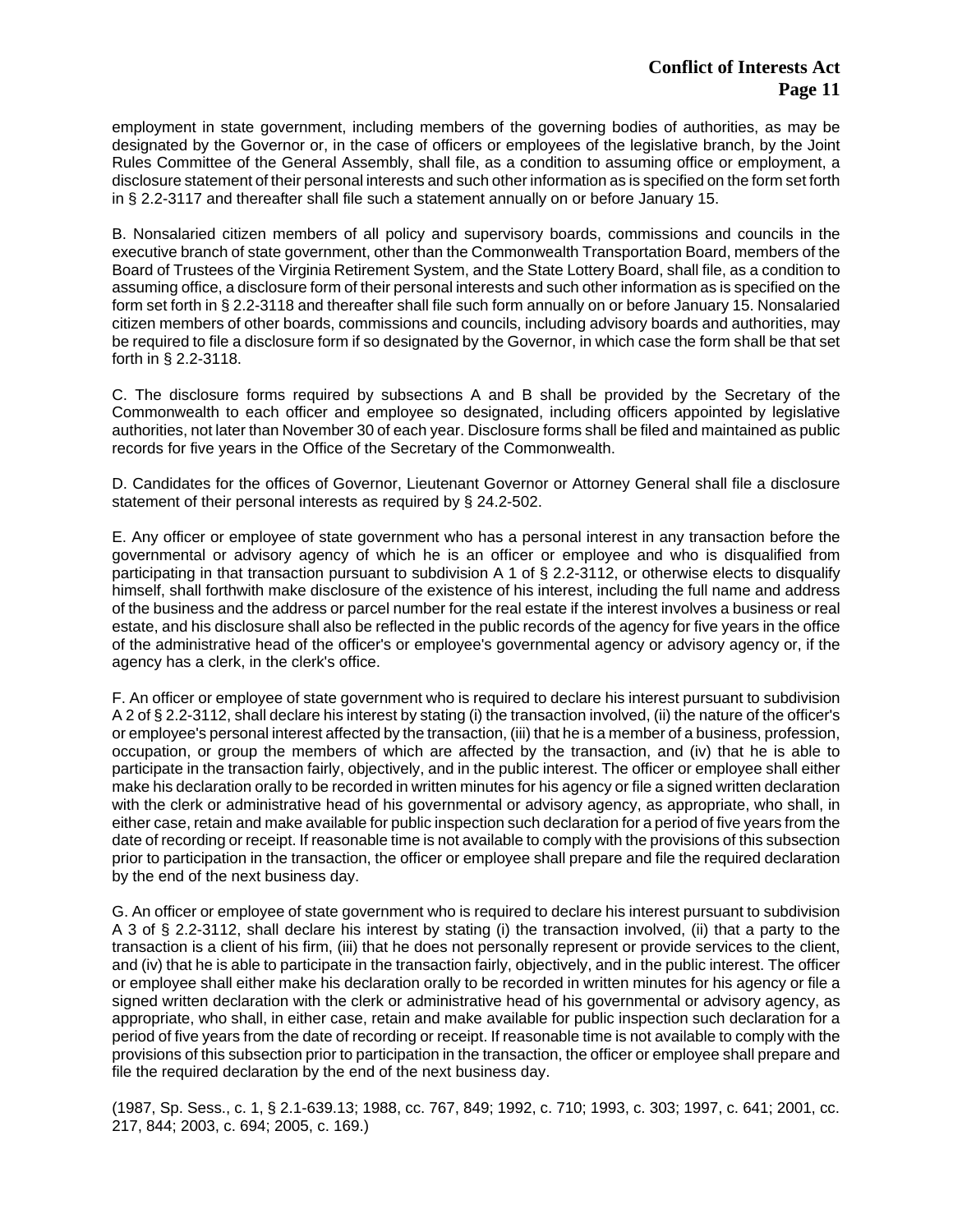### **§ 2.2-3114.1. Filings of statements of economic interests by General Assembly members.**

The filing of a current statement of economic interests by a General Assembly member, member-elect, or candidate for the General Assembly pursuant to §§ 30-110 and 30-111 of the General Assembly Conflict of Interests Act (§ 30-100 et seq.) shall suffice for the purposes of this chapter (§ 2.2-3100 et seq.). The Secretary of the Commonwealth may obtain from the Clerk of the House of Delegates or the Senate, as appropriate, a copy of the statement of a General Assembly member who is appointed to a position for which a statement is required pursuant to § 2.2-3114. No General Assembly member, member-elect, or candidate shall be required to file a separate statement of economic interests for the purposes of § 2.2-3114.

(2002, c. 36.)

# **§ 2.2-3115. Disclosure by local government officers and employees.**

A. The members of every governing body and school board of each county and city and of towns with populations in excess of 3,500 shall file, as a condition to assuming office or employment, a disclosure statement of their personal interests and other information as is specified on the form set forth in § 2.2-3117 and thereafter shall file such a statement annually on or before January 15.

The members of the governing body of any authority established in any county or city, or part or combination thereof, and having the power to issue bonds or expend funds in excess of \$10,000 in any fiscal year, shall file, as a condition to assuming office, a disclosure statement of their personal interests and other information as is specified on the form set forth in § 2.2-3118 and thereafter shall file such a statement annually on or before January 15, unless the governing body of the jurisdiction that appoints the members requires that the members file the form set forth in § 2.2-3117.

Persons occupying such positions of trust appointed by governing bodies and persons occupying such positions of employment with governing bodies as may be designated to file by ordinance of the governing body shall file, as a condition to assuming office or employment, a disclosure statement of their personal interests and other information as is specified on the form set forth in § 2.2-3117 and thereafter shall file such a statement annually on or before January 15.

Persons occupying such positions of trust appointed by school boards and persons occupying such positions of employment with school boards as may be designated to file by an adopted policy of the school board shall file, as a condition to assuming office or employment, a disclosure statement of their personal interests and other information as is specified on the form set forth in § 2.2-3117 and thereafter shall file such a statement annually on or before January 15.

B. Nonsalaried citizen members of local boards, commissions and councils as may be designated by the governing body shall file, as a condition to assuming office, a disclosure form of their personal interests and such other information as is specified on the form set forth in § 2.2-3118 and thereafter shall file such form annually on or before January 15.

C. The disclosure forms required by subsections A and B shall be provided by the Secretary of the Commonwealth to the clerks of the governing bodies and school boards not later than November 30 of each year, and the clerks of the governing body and school board shall distribute the forms to designated individuals no later than December 10 of each year. Forms shall be filed and maintained as public records for five years in the office of the clerk of the respective governing body or school board. Forms filed by members of governing bodies of authorities shall be filed and maintained as public records for five years in the office of the clerk of the governing body of the county or city.

D. Candidates for membership in the governing body or school board of any county, city or town with a population of more than 3,500 persons shall file a disclosure statement of their personal interests as required by § 24.2-502.

E. Any officer or employee of local government who has a personal interest in any transaction before the governmental or advisory agency of which he is an officer or employee and who is disqualified from participating in that transaction pursuant to subdivision A 1 of § 2.2-3112 or otherwise elects to disqualify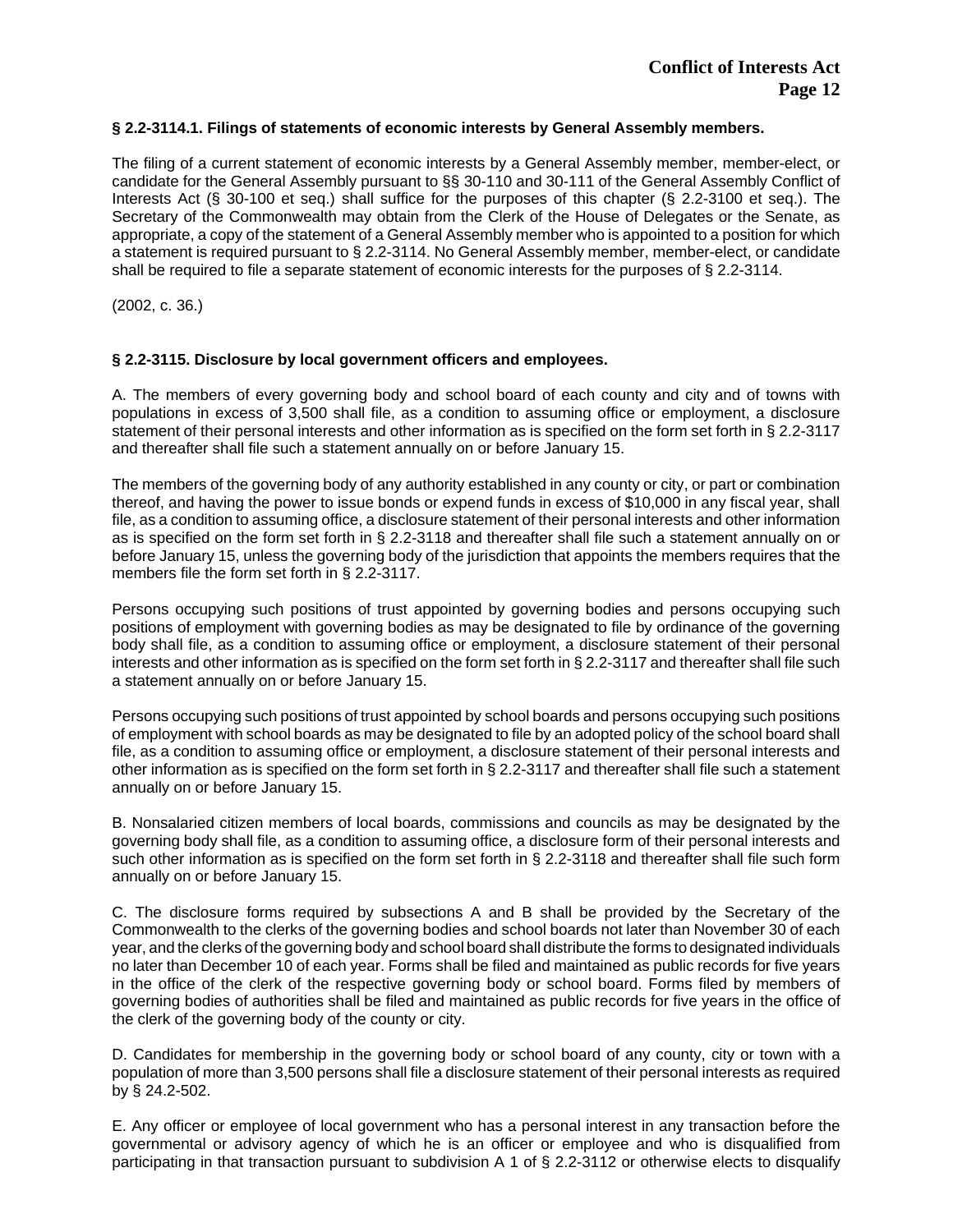himself, shall forthwith make disclosure of the existence of his interest, including the full name and address of the business and the address or parcel number for the real estate if the interest involves a business or real estate, and his disclosure shall be reflected in the public records of the agency for five years in the office of the administrative head of the officer's or employee's governmental or advisory agency.

F. In addition to any disclosure required by subsections A and B, in each county and city and in towns with populations in excess of 3,500, members of planning commissions, boards of zoning appeals, real estate assessors, and all county, city and town managers or executive officers shall make annual disclosures of all their interests in real estate located in the county, city or town in which they are elected, appointed, or employed. Such disclosure shall include any business in which such persons own an interest, or from which income is received, if the primary purpose of the business is to own, develop or derive compensation through the sale, exchange or development of real estate in the county, city or town. Such disclosure shall be filed as a condition to assuming office or employment, and thereafter shall be filed annually with the clerk of the governing body of such county, city or town on or before January 15. Such disclosures shall be filed and maintained as public records for five years. Forms for the filing of such reports shall be prepared and distributed by the Secretary of the Commonwealth to the clerk of each governing body.

G. An officer or employee of local government who is required to declare his interest pursuant to subdivision A 2 of § 2.2-3112 shall declare his interest by stating (i) the transaction involved, (ii) the nature of the officer's or employee's personal interest affected by the transaction, (iii) that he is a member of a business, profession, occupation, or group the members of which are affected by the transaction, and (iv) that he is able to participate in the transaction fairly, objectively, and in the public interest. The officer or employee shall either make his declaration orally to be recorded in written minutes of his agency or file a signed written declaration with the clerk or administrative head of his governmental or advisory agency, as appropriate, who shall, in either case, retain and make available for public inspection such declaration for a period of five years from the date of recording or receipt. If reasonable time is not available to comply with the provisions of this subsection prior to participation in the transaction, the officer or employee shall prepare and file the required declaration by the end of the next business day. The officer or employee shall also orally disclose the existence of the interest during each meeting of the governmental or advisory agency at which the transaction is discussed and such disclosure shall be recorded in the minutes of the meeting.

H. An officer or employee of local government who is required to declare his interest pursuant to subdivision A 3 of § 2.2-3112, shall declare his interest by stating (i) the transaction involved, (ii) that a party to the transaction is a client of his firm, (iii) that he does not personally represent or provide services to the client, and (iv) that he is able to participate in the transaction fairly, objectively, and in the public interest. The officer or employee shall either make his declaration orally to be recorded in written minutes for his agency or file a signed written declaration with the clerk or administrative head of his governmental or advisory agency, as appropriate, who shall, in either case, retain and make available for public inspection such declaration for a period of five years from the date of recording or receipt. If reasonable time is not available to comply with the provisions of this subsection prior to participation in the transaction, the officer or employee shall prepare and file the required declaration by the end of the next business day.

(1987, Sp. Sess., c. 1, § 2.1-639.14; 1988, c. 849; 1995, c. 495; 1996, c. 526; 2000, c. 317; 2001, cc. 217, 844; 2003, c. 694.)

# **§ 2.2-3116. Disclosure by certain constitutional officers.**

For the purposes of this chapter, holders of the constitutional offices of treasurer, sheriff, attorney for the Commonwealth, clerk of the circuit court and commissioner of the revenue of each county and city, shall be deemed to be local officers and shall be required to file the Statement of Economic Interests set forth in § 2.2-3117. These officers shall file statements pursuant to § 2.2-3115 and candidates shall file statements as required by § 24.2-502.

(1988, c. 469, § 2.1-639.14:1; 2001, c. 844.)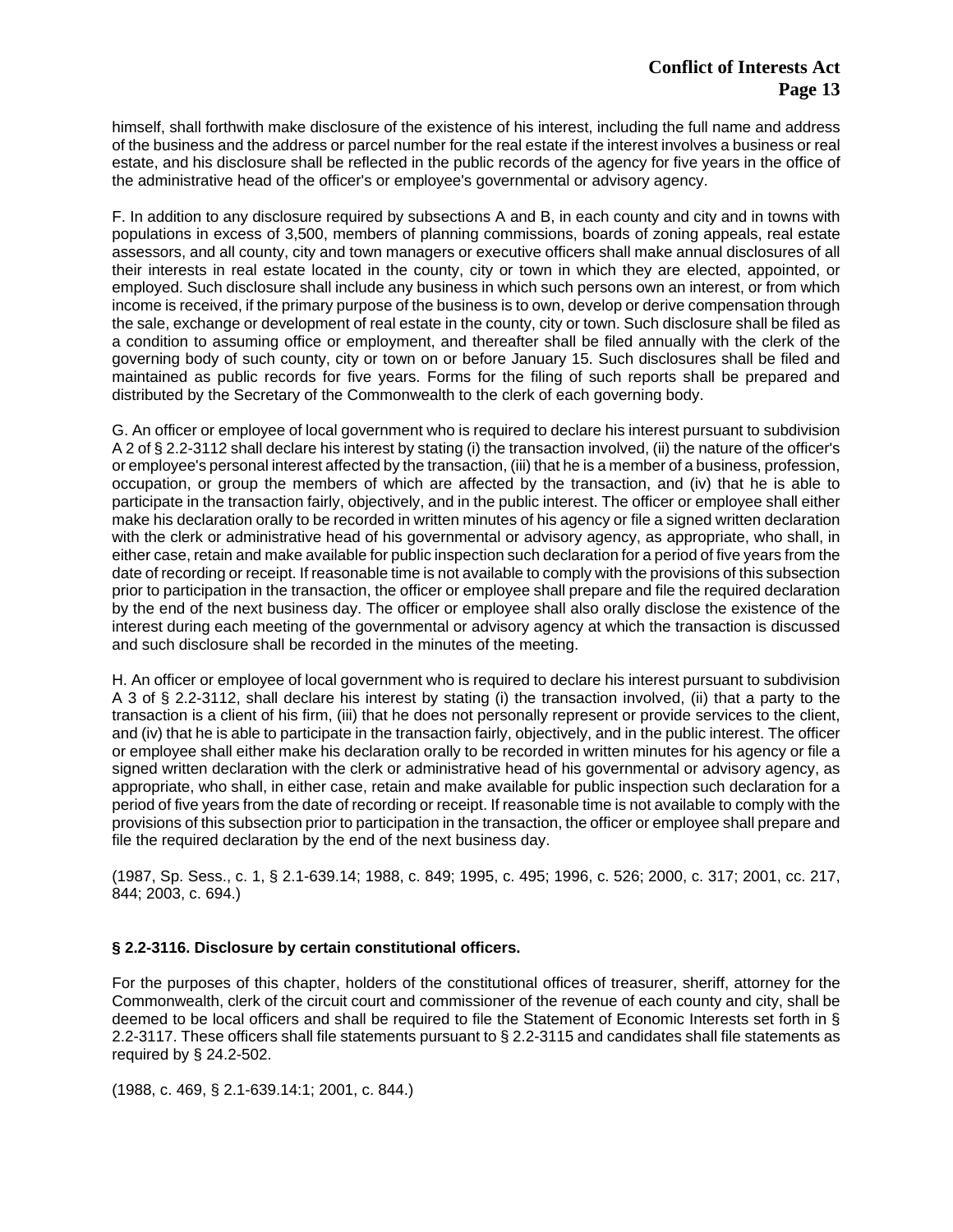### **§ 2.2-3117. Disclosure form.**

The disclosure form to be used for filings required by § 2.2-3114 A and D, and § 2.2-3115 A and D shall be substantially as follows:

 STATEMENT OF ECONOMIC INTERESTS. Name......................................................................... Office or position held or sought............................................ Home address................................................................. Names of members of immediate family........................................

### DEFINITIONS AND EXPLANATORY MATERIAL.

"Immediate family" means (i) a spouse and (ii) any other person residing in the same household as the officer or employee, who is a dependent of the officer or employee or of whom the officer or employee is a dependent.

"Dependent" means any person, whether or not related by blood or marriage, who receives from the officer or employee, or provides to the officer or employee, more than one-half of his financial support.

"Business" means a corporation, partnership, sole proprietorship, firm, enterprise, franchise, association, trust or foundation, or any other individual or entity carrying on a business or profession, whether or not for profit.

"Close financial association" does not mean an association based on the receipt of retirement benefits or deferred compensation from a business by which the person filing this statement is no longer employed. "Close financial association" does not include an association based on the receipt of compensation for work performed by the person filing as an independent contractor of a business that represents an entity before any state governmental agency when the person filing has had no communications with the state governmental agency.

"Gift" means any gratuity, favor, discount, entertainment, hospitality, loan, forbearance, or other item having monetary value. It includes services as well as gifts of transportation, local travel, lodgings and meals, whether provided in-kind, by purchase of a ticket, payment in advance or reimbursement after the expense has been incurred. "Gift" shall not include any offer of a ticket or other admission or pass unless the ticket, admission, or pass is used. "Gift" shall not include honorary degrees and presents from relatives. "Relative" means the donee's spouse, child, uncle, aunt, niece, or nephew; a person to whom the donee is engaged to be married; the donee's or his spouse's parent, grandparent, grandchild, brother, or sister; or the donee's brother's or sister's spouse.

TRUST. If you or your immediate family, separately or together, are the only beneficiaries of a trust, treat the trust's assets as if you own them directly. If you or your immediate family has a proportional interest in a trust, treat that proportion of the trust's assets as if you own them directly. For example, if you and your immediate family have a one-third interest in a trust, complete your Statement as if you own one-third of each of the trust's assets. If you or a member of your immediate family created a trust and can revoke it without the beneficiaries' consent, treat its assets as if you own them directly.

REPORT TO THE BEST OF INFORMATION AND BELIEF. Information required on this Statement must be provided on the basis of the best knowledge, information and belief of the individual filing the Statement as of the date of this report unless otherwise stated.

COMPLETE ITEMS 1 THROUGH 10. REFER TO SCHEDULES ONLY IF DIRECTED.

You may attach additional explanatory information.

1. Offices and Directorships.

Are you or a member of your immediate family a paid officer or paid director of a business?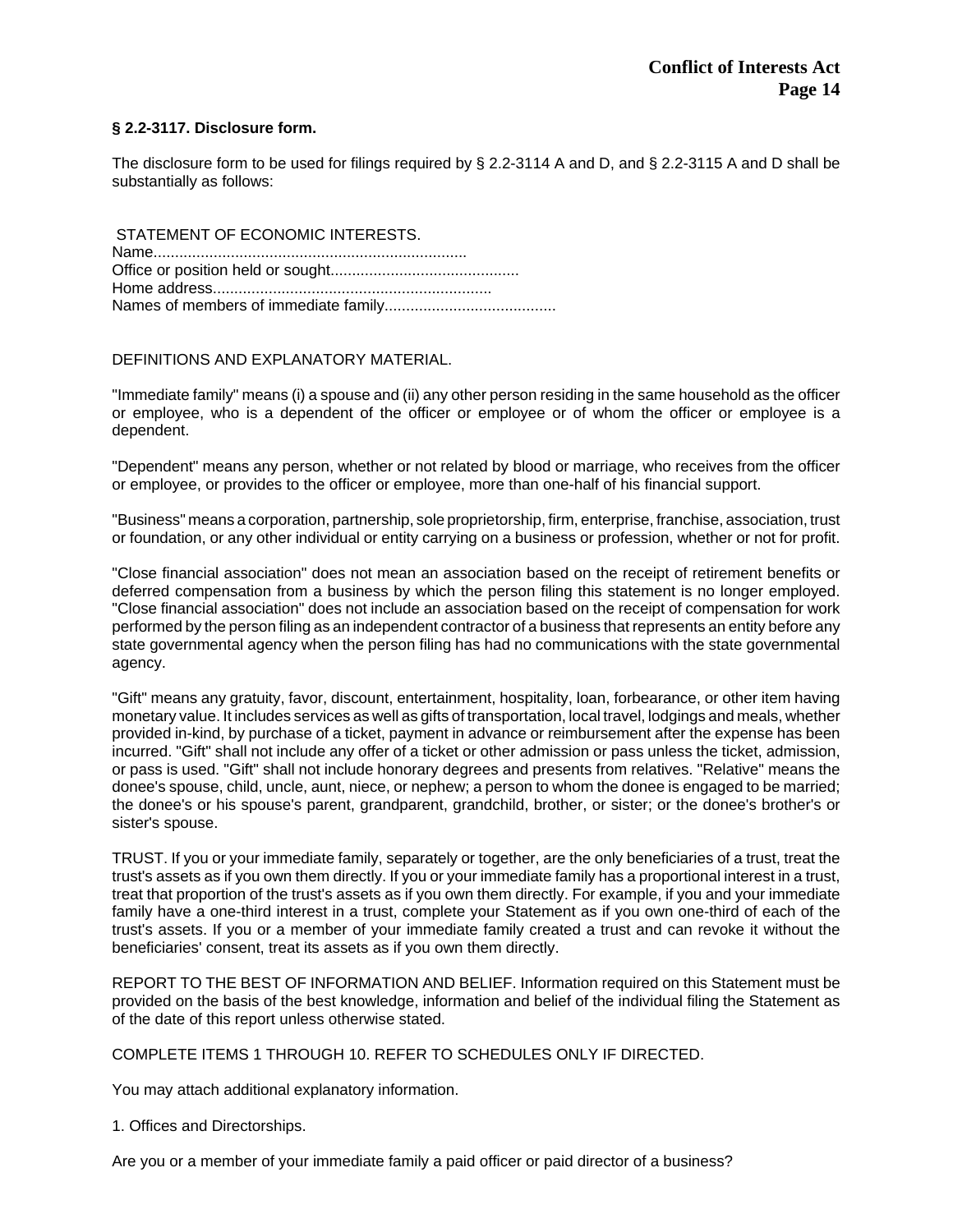EITHER check NO / / OR check YES / / and complete Schedule A.

2. Personal Liabilities.

Do you or a member of your immediate family owe more than \$10,000 to any one creditor including contingent liabilities? (Exclude debts to any government and loans secured by recorded liens on property at least equal in value to the loan.)

EITHER check NO // OR check YES // and complete Schedule B.

3. Securities.

Do you or a member of your immediate family, directly or indirectly, separately or together, own securities valued in excess of \$10,000 invested in one business? Account for mutual funds, limited partnerships and trusts.

EITHER check NO / / OR check YES / / and complete Schedule C.

4. Payments for Talks, Meetings, and Publications.

During the past 12 months did you receive lodging, transportation, money, or anything else of value with a combined value exceeding \$200 for a single talk, meeting, or published work in your capacity as an officer or employee of your agency?

EITHER check NO / / OR check YES / / and complete Schedule D.

5. Gifts.

During the past 12 months did a business, government, or individual other than a relative or personal friend (i) furnish you with any gift or entertainment at a single event, and the value received by you exceeded \$50 in value or (ii) furnish you with gifts or entertainment in any combination and the value received by you exceeded \$100 in total value; and for which you neither paid nor rendered services in exchange? Account for entertainment events only if the average value per person attending the event exceeded \$50 in value. Account for all business entertainment (except if related to your private profession or occupation) even if unrelated to your official duties.

EITHER check NO / / OR check YES / / and complete Schedule E.

6. Salary and Wages.

List each employer that pays you or a member of your immediate family salary or wages in excess of \$10,000 annually. (Exclude state or local government or advisory agencies.)

If no reportable salary or wages, check here / /.

\_\_\_\_\_\_\_\_\_\_\_\_\_\_\_\_\_\_\_\_\_\_\_\_\_\_\_

\_\_\_\_\_\_\_\_\_\_\_\_\_\_\_\_\_\_\_\_\_\_\_\_\_\_\_\_\_\_

\_\_\_\_\_\_\_\_\_\_\_\_\_\_\_\_\_\_\_\_\_\_\_\_\_\_\_\_\_\_

7. Business Interests.

Do you or a member of your immediate family, separately or together, operate your own business, or own or control an interest in excess of \$10,000 in a business?

EITHER check NO / / OR check YES / / and complete Schedule F.

8. Payments for Representation and Other Services.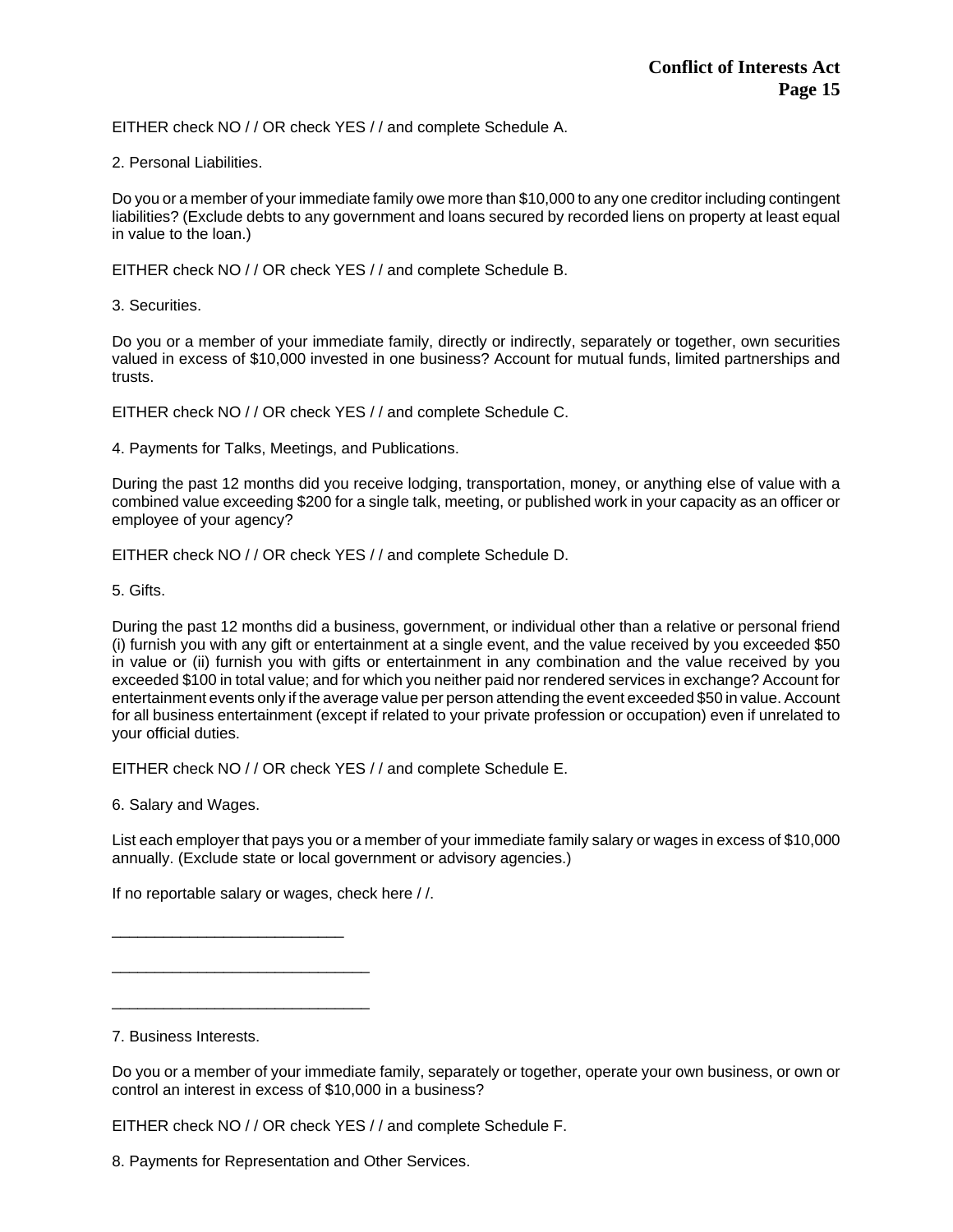8A. Did you represent any businesses before any state governmental agencies, excluding courts or judges, for which you received total compensation during the past 12 months in excess of \$1,000, excluding compensation for other services to such businesses and representation consisting solely of the filing of mandatory papers and subsequent representation regarding the mandatory papers? (Officers and employees of local governmental and advisory agencies do NOT need to answer this question or complete Schedule G-1.)

EITHER check NO / / OR check YES / / and complete Schedule G-1.

8B. Subject to the same exceptions as in 8A, did persons with whom you have a close financial association (partners, associates or others) represent any businesses before any state governmental agency for which total compensation was received during the past 12 months in excess of \$1,000? (Officers and employees of local governmental and advisory agencies do NOT need to answer this question or complete Schedule G-2.)

EITHER check NO / / OR check YES / / and complete Schedule G-2.

8C. Did you or persons with whom you have a close financial association furnish services to businesses operating in Virginia for which total compensation in excess of \$1,000 was received during the past 12 months?

EITHER check NO / / OR check YES / / and complete Schedule G-3.

9. Real Estate.

9A. State Officers and Employees.

Do you or a member of your immediate family hold an interest, including a partnership interest, valued at \$10,000 or more in real property (other than your principal residence) for which you have not already listed the full address on Schedule F? Account for real estate held in trust.

EITHER check NO / / OR check YES / / and complete Schedule H-1.

9B. Local Officers and Employees.

Do you or a member of your immediate family hold an interest, including a partnership interest, valued at \$10,000 or more in real property located in the county, city or town in which you serve or in a county, city or town contiguous to the county, city or town in which you serve (other than your principal residence) for which you have not already listed the full address on Schedule F? Account for real estate held in trust.

EITHER check NO / / OR check YES / / and complete Schedule H-2.

10. Real Estate Contracts with Governmental Agencies.

Do you or a member of your immediate family hold an interest valued at more than \$10,000 in real estate, including a corporate, partnership, or trust interest, option, easement, or land contract, which real estate is the subject of a contract, whether pending or completed within the past 12 months, with a governmental agency? If the real estate contract provides for the leasing of the property to a governmental agency, do you or a member of your immediate family hold an interest in the real estate valued at more than \$1,000? Account for all such contracts whether or not your interest is reported in Schedule F, H-1, or H-2. This requirement to disclose an interest in a lease does not apply to an interest derived through an ownership interest in a business unless the ownership interest exceeds three percent of the total equity of the business.

EITHER check NO / / OR check YES / / and complete Schedule I.

Statements of Economic Interests are open for public inspection. AFFIRMATION BY ALL FILERS.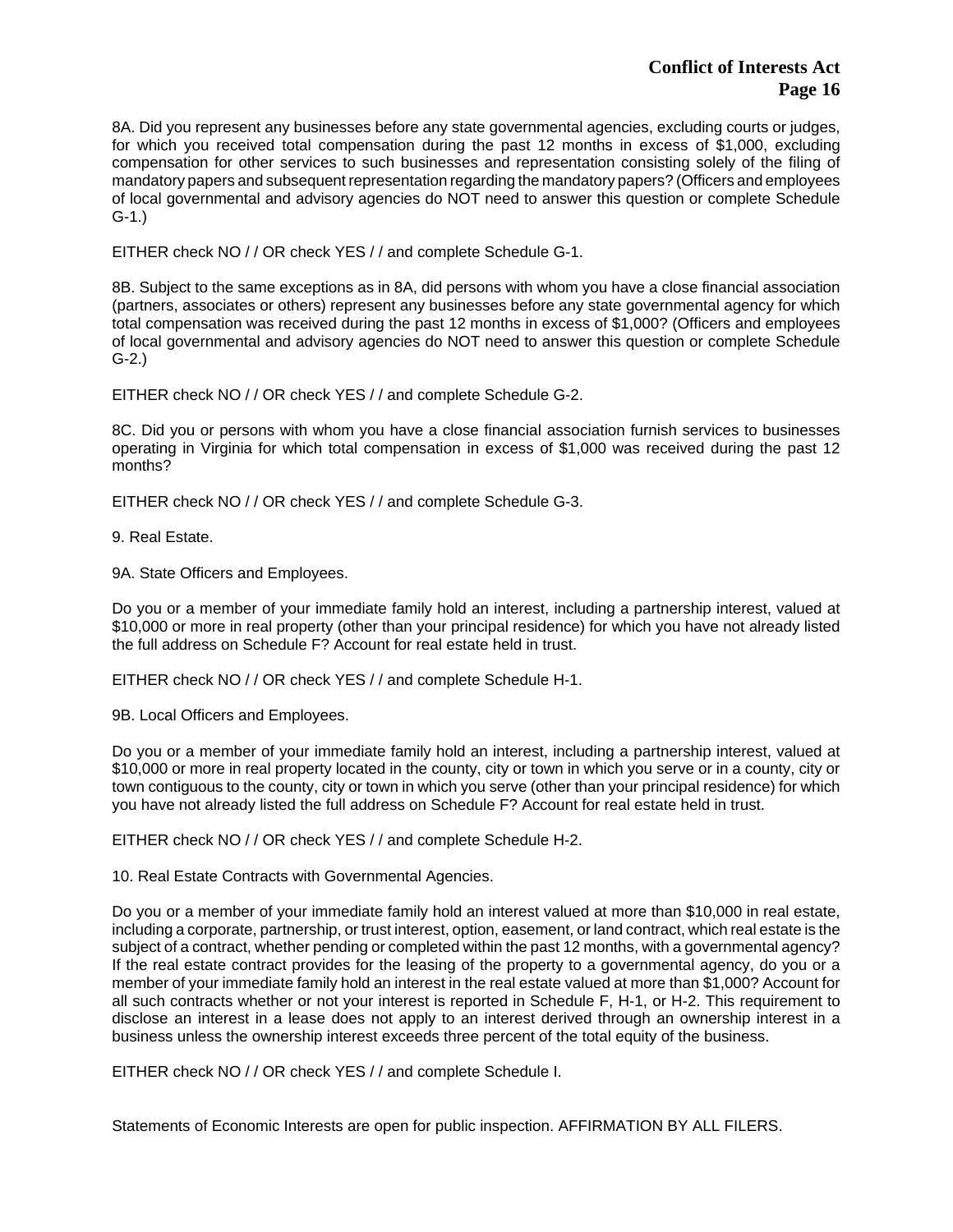I swear or affirm that the foregoing information is full, true and correct to the best of my knowledge.

Signature.................................................................... Commonwealth of Virginia .......... of .......... to wit: The foregoing disclosure form was acknowledged before me This .......... day of .........., 20. . . , by ............................ Notary Public My commission expires........................................................ (Return only if needed to complete Statement.) SCHEDULES o STATEMENT OF ECONOMIC INTERESTS. NAME \_\_\_\_\_\_\_\_\_\_\_\_\_\_\_\_\_\_\_\_\_\_\_\_\_\_\_\_\_\_\_\_\_\_\_\_\_\_\_\_\_\_\_\_\_\_\_\_\_\_\_\_\_\_\_\_\_\_\_\_\_\_\_\_

SCHEDULE A - OFFICES AND DIRECTORSHIPS.

Identify each business of which you or a member of your immediate family is a paid officer or paid director.

--------------------------------------------------------------- ------------ --------------------------------------------------------------- ------------

Name of Business Address of Business Position Held ----------------- ------------------ ------------------ ----------------- ------------------ ------------------ ----------------- ------------------ ------------------ ----------------- ------------------ ------------------ --------------------------------------------------------------- ------------ --------------------------------------------------------------- ------------

### RETURN TO ITEM 2

SCHEDULE B - PERSONAL LIABILITIES.

Report personal liability by checking each category. Report only debts in excess of \$10,000. Do not report debts to any government. Do not report loans secured by recorded liens on property at least equal in value to the loan.

Report contingent liabilities below and indicate which debts are contingent.

1. My personal debts are as follows:

--------------------------------------------------------------- ------------ --------------------------------------------------------------- ------------ Check Check Check Check Check one<br>
appropriate S10,001 to M appropriate \$10,001 to More than categories \$50,000 \$50,000 Banks Savings institutions Other loan or finance companies Insurance companies Stock, commodity or other brokerage companies Other businesses: (State principal business activity for each creditor.) \_\_\_\_\_\_\_\_\_\_\_\_\_\_\_\_\_\_\_\_\_\_\_\_\_\_\_\_\_\_\_\_\_\_\_\_\_\_\_\_\_\_\_\_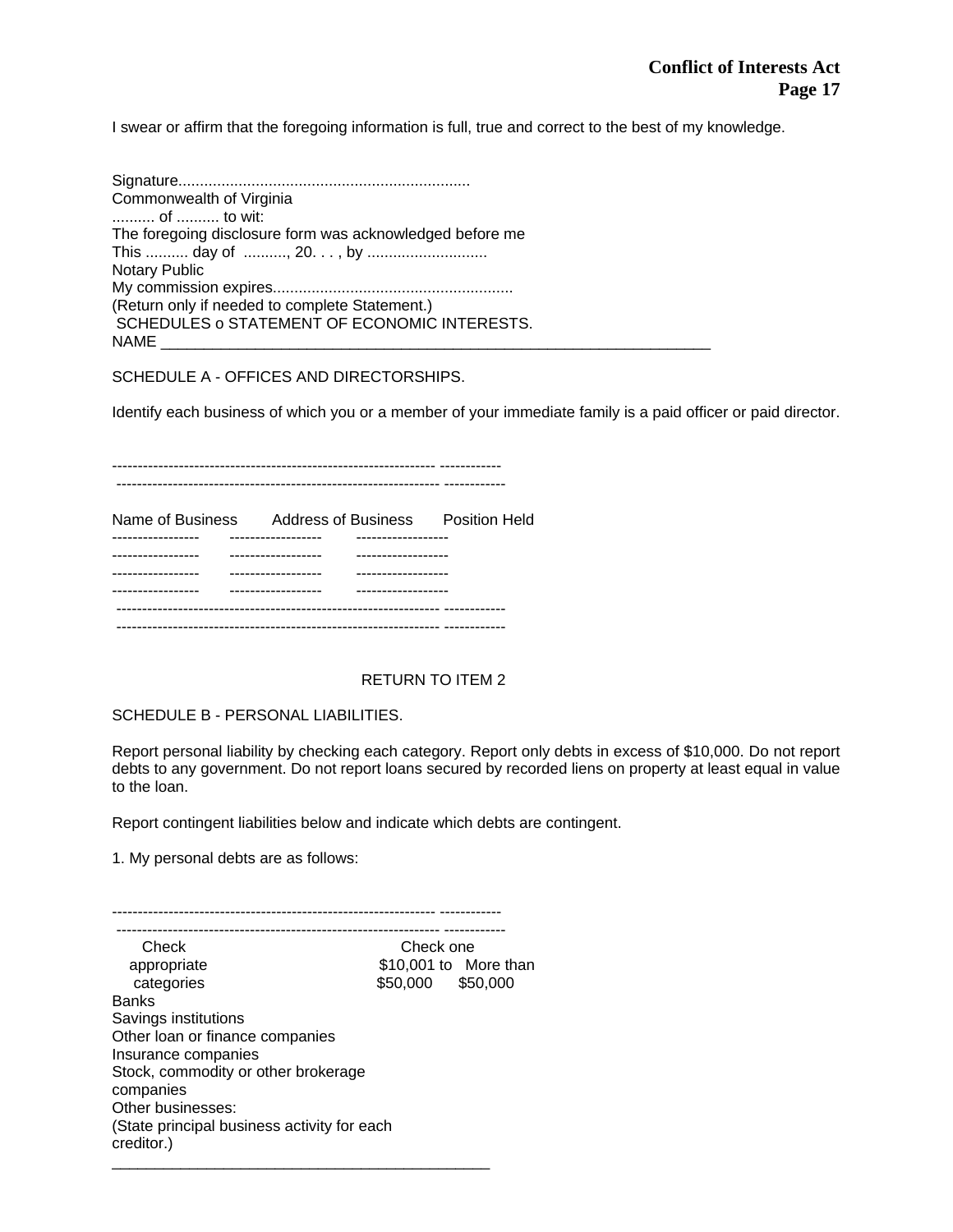Individual creditors: (State principal business or occupation of each creditor.)

2. The personal debts of the members of my immediate family are as follows:

| Check                               | Check one             |
|-------------------------------------|-----------------------|
| appropriate                         | \$10,001 to More than |
| categories                          | \$50,000 \$50,000     |
| Banks                               |                       |
| Savings institutions                |                       |
| Other loan or finance companies     |                       |
| Insurance companies                 |                       |
| Stock, commodity or other brokerage |                       |
| companies                           |                       |
| Other businesses:                   |                       |
| (State principal business activity  |                       |
| for each creditor.)                 |                       |
|                                     |                       |
|                                     |                       |

\_\_\_\_\_\_\_\_\_\_\_\_\_\_\_\_\_\_\_\_\_\_\_\_\_\_\_\_\_\_\_\_\_\_\_\_\_\_\_\_\_\_\_\_ \_\_\_\_\_\_\_\_\_\_\_\_\_\_\_\_\_\_\_\_\_\_\_\_\_\_\_\_\_\_\_\_\_\_\_\_\_\_\_\_\_\_\_\_

\_\_\_\_\_\_\_\_\_\_\_\_\_\_\_\_\_\_\_\_\_\_\_\_\_\_\_\_\_\_\_\_\_\_\_\_\_\_\_\_\_\_\_\_

\_\_\_\_\_\_\_\_\_\_\_\_\_\_\_\_\_\_\_\_\_\_\_\_\_\_\_\_\_\_\_\_\_\_\_\_\_\_\_\_\_\_\_\_ \_\_\_\_\_\_\_\_\_\_\_\_\_\_\_\_\_\_\_\_\_\_\_\_\_\_\_\_\_\_\_\_\_\_\_\_\_\_\_\_\_\_\_\_

Individual creditors: (State principal business or occupation of each creditor.)

SCHEDULE C - SECURITIES. "Securities" INCLUDES stocks, bonds, "Securities" EXCLUDES mutual funds, limited partnerships, certificates of deposit,<br>and commodity futures contracts. money market funds, annuity and commodity futures contracts. contracts, and insurance policies.

#### RETURN TO ITEM 3

Identify each business or Virginia governmental entity in which you or a member of your immediate family, directly or indirectly, separately or together, own securities valued in excess of \$10,000.

 Do not list U.S. Bonds or other government securities not issued by the Commonwealth of Virginia or its authorities, agencies, or local governments. Do not list organizations that do not do business in this Commonwealth, but most major businesses conduct business in Virginia. Account for securities held in trust.

If no reportable securities, check here / /.

--------------------------------------------------------------- ------------

| Chack and |  |
|-----------|--|

|                                    | Check one |                   |  |
|------------------------------------|-----------|-------------------|--|
| <b>Type of Security</b>            |           | More              |  |
| Type of (stocks, bonds, mutual     |           | \$10,001 to than  |  |
| Name of Issuer Entity funds, etc.) |           | \$50,000 \$50,000 |  |
|                                    |           |                   |  |
|                                    |           |                   |  |
|                                    |           |                   |  |
|                                    |           |                   |  |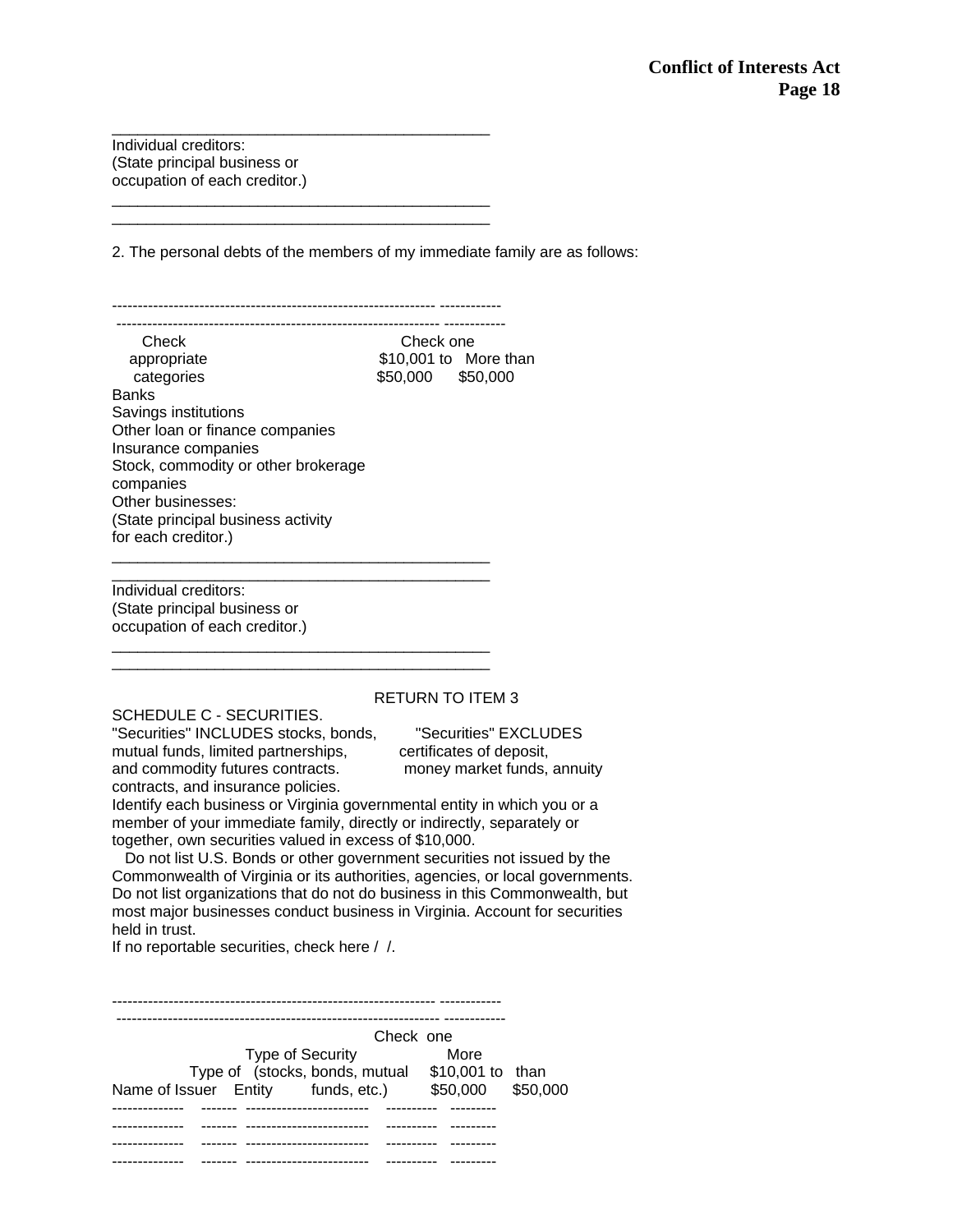--------------------------------------------------------------- -------------- --------------------------------------------------------------- --------------

### RETURN TO ITEM 4

### SCHEDULE D - PAYMENTS FOR TALKS, MEETINGS, AND PUBLICATIONS.

List each source from which you received during the past 12 months lodging, transportation, money, or any other thing of value (excluding meals or drinks coincident with a meeting) with combined value exceeding \$200 for your presentation of a single talk, participation in one meeting, or publication of a work in your capacity as an officer or employee of your agency.

List payments or reimbursements by an advisory or governmental agency only for meetings or travel outside the Commonwealth.

List a payment even if you donated it to charity.

Do not list information about a payment if you returned it within 60 days or if you received it from an employer already listed under Item 6 or from a source of income listed on Schedule F.

If no payment must be listed, check here / /.

--------------------------------------------------------------- ------------ --------------------------------------------------------------- ------------

|       |                   | Type of payment<br>(e.g. honoraria,<br>travel reimburse- |  |
|-------|-------------------|----------------------------------------------------------|--|
| Paver | Approximate Value | Circumstances ment, etc.)                                |  |
|       |                   |                                                          |  |
|       |                   |                                                          |  |
|       |                   |                                                          |  |
|       |                   |                                                          |  |
|       |                   |                                                          |  |

### RETURN TO ITEM 5

#### SCHEDULE E - GIFTS.

List each business, governmental entity, or individual that, during the past 12 months, (i) furnished you with any gift or entertainment at a single event and the value received by you exceeded \$50 in value, or (ii) furnished you with gifts or entertainment in any combination and the value received by you exceeded \$100 in total value; and for which you neither paid nor rendered services in exchange. List each such gift or event. Do not list entertainment events unless the average value per person attending the event exceeded \$50 in value. Do not list business entertainment related to your private profession or occupation. Do not list gifts or other things of value given by a relative or personal friend for reasons clearly unrelated to your public position. Do not list campaign contributions publicly reported as required by Chapter 9 (§ 24.2-900 et seq.) of Title 24.2 of the Code of Virginia.

--------------------------------------------------------------- ------------ --------------------------------------------------------------- ------------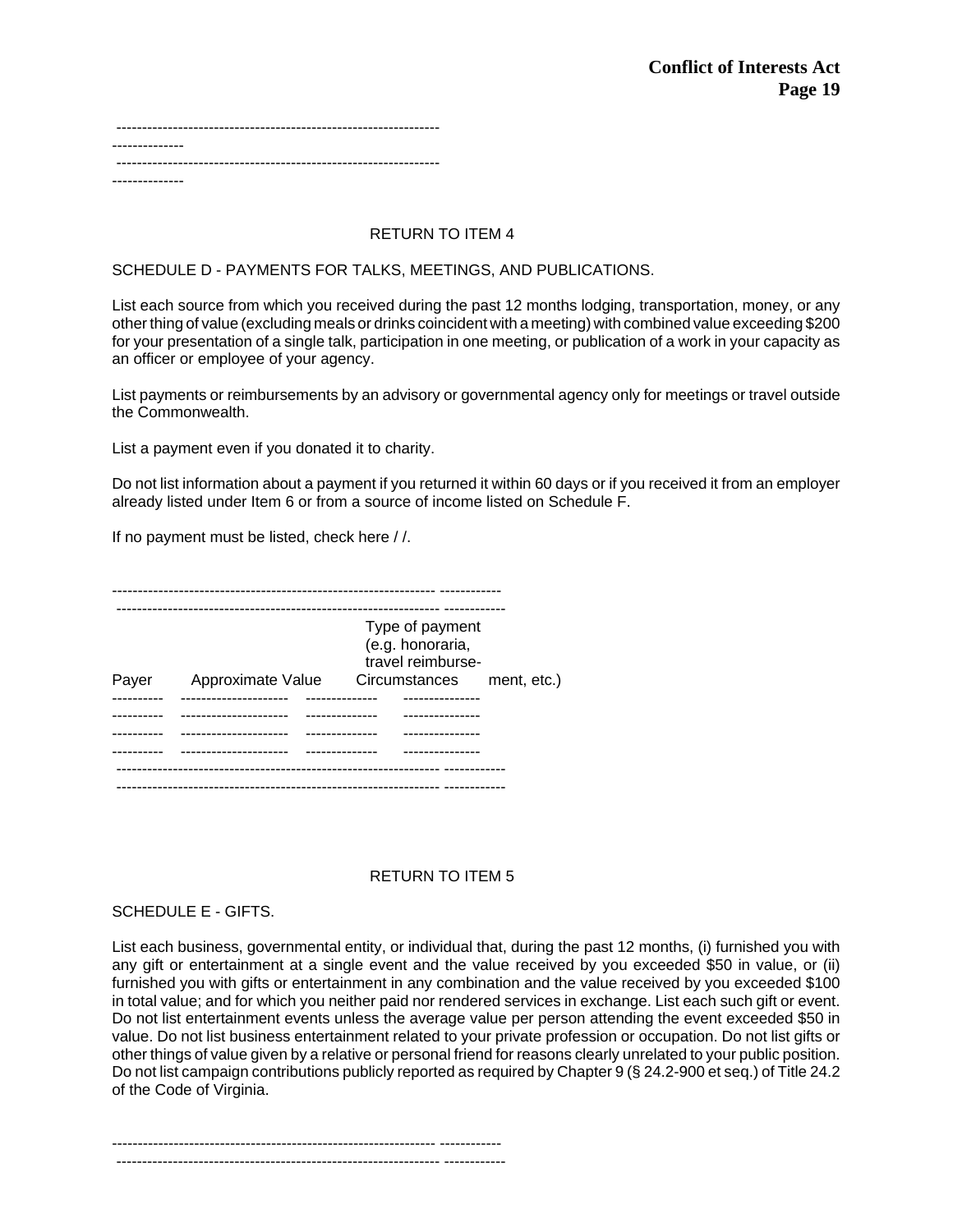Name of Business, City or<br>Organization, or County Organization, or County Gift or Individual and State Event Approximate Value ------------------ --------- --------- ------------------ ------------------ --------- --------- ------------------ ------------------ --------- --------- ------------------ ------------------ --------- ---------

#### RETURN TO ITEM 6

#### SCHEDULE F - BUSINESS INTERESTS.

Complete this Schedule for each self-owned or family-owned business (including rental property, a farm, or consulting work), partnership, or corporation in which you or a member of your immediate family, separately or together, own an interest having a value in excess of \$10,000.

If the enterprise is owned or operated under a trade, partnership, or corporate name, list that name; otherwise, merely explain the nature of the enterprise. If rental property is owned or operated under a trade, partnership, or corporate name, list the name only; otherwise, give the address of each property. Account for business interests held in trust.

--------------------------------------------------------------- ------------ --------------------------------------------------------------- ------------ Name of Business, Gross income Corporation, Partnership. Nature of Enterprise Farm; Address of City or County (farming, law, rental \$50,000 More than Rental Property and State property, etc.) or less \$50,000 ----------------- -------------- -------------------- ------- --------- ----------------- -------------- -------------------- ------- --------- ----------------- -------------- -------------------- ------- --------- ----------------- -------------- -------------------- ------- --------- --------------------------------------------------------------- ------------ --------------------------------------------------------------- ------------

#### RETURN TO ITEM 8

#### SCHEDULE G-1 - PAYMENTS FOR REPRESENTATION BY YOU.

List the businesses you represented before any state governmental agency, excluding any court or judge, for which you received total compensation during the past 12 months in excess of \$1,000, excluding compensation for other services to such businesses and representation consisting solely of the filing of mandatory papers and subsequent representation regarding the mandatory papers filed by you.

Identify each business, the nature of the representation and the amount received by dollar category from each such business. You may state the type, rather than name, of the business if you are required by law not to reveal the name of the business represented by you.

Only STATE officers and employees should complete this Schedule.

--------------------------------------------------------------- ------------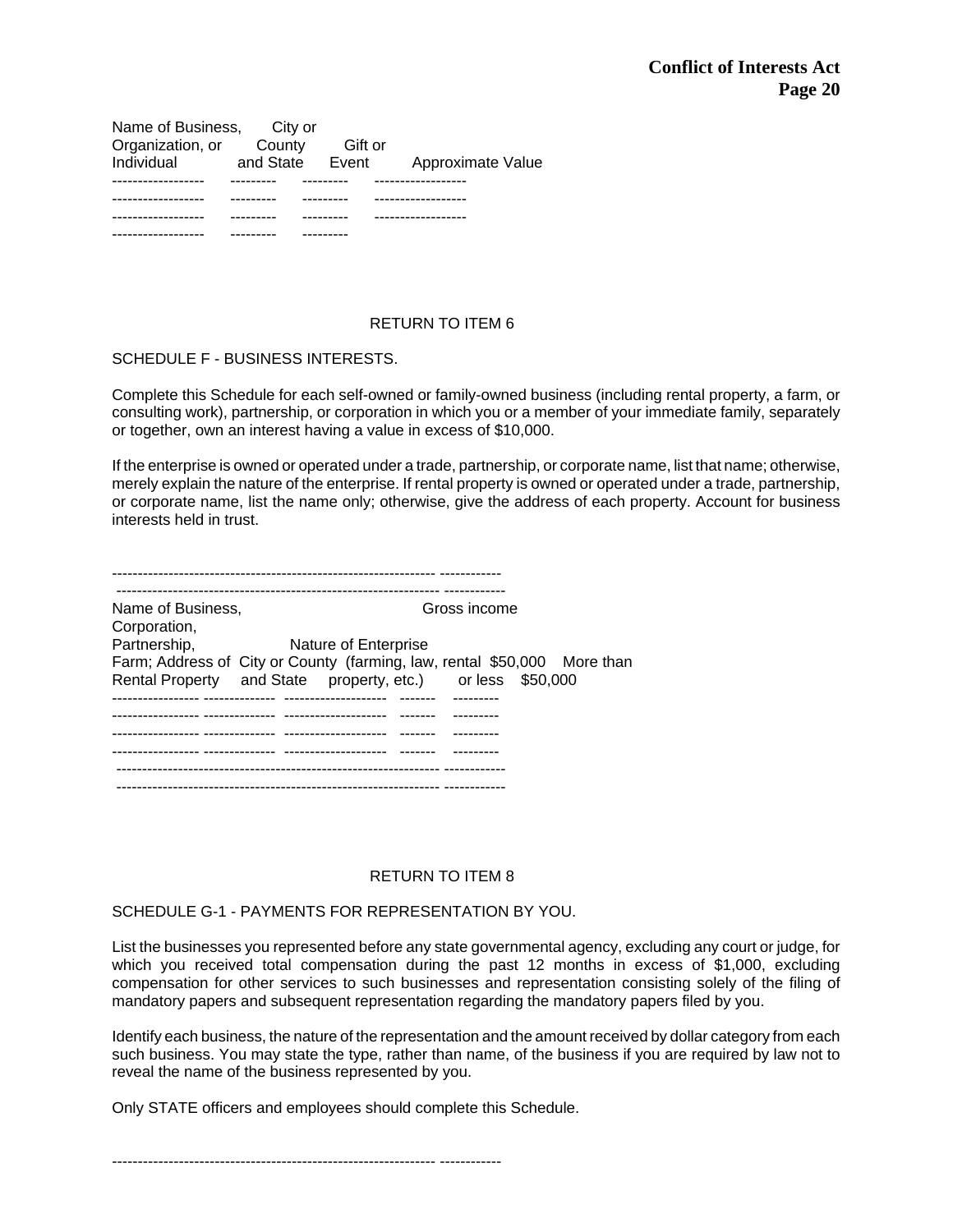--------------------------------------------------------------- ------------ Amount Received Name Type Pur- Name of of pose of Busi- Busi- of Agenness ness Repre- cy \$1,001 \$10,001 \$50,001 \$100,001 \$250,001 senta- to to to to and tion \$10,000 \$50,000 \$100,000 \$250,000 over ----- ----- ------ ------ -------- -------- -------- -------- -------- ----- ----- ------ ------ -------- -------- -------- -------- -------- ----- ----- ------ ------ -------- -------- -------- -------- -------- ----- ----- ------ ------ -------- -------- -------- -------- -------- --------------------------------------------------------------- ------------ SCHEDULE G-2 - PAYMENTS FOR REPRESENTATION BY ASSOCIATES.

List the businesses that have been represented before any state governmental agency, excluding any court or judge, by persons who are your partners, associates or others with whom you have a close financial association and who received total compensation in excess of \$1,000 for such representation during the past 12 months, excluding representation consisting solely of the filing of mandatory papers and subsequent representation regarding the mandatory papers filed by your partners, associates or others with whom you have a close financial association.

Identify such businesses by type and also name the state governmental agencies before which such person appeared on behalf of such businesses.

Only STATE officers and employees should complete this Schedule.

--------------------------------------------------------------- ------------ --------------------------------------------------------------- ------------ Type of business Name of state governmental agency -------------------- -------------------------------------- -------------------- -------------------------------------- -------------------- -------------------------------------- -------------------- -------------------------------------- --------------------------------------------------------------- ------------ --------------------------------------------------------------- ------------

#### SCHEDULE G-3 - PAYMENTS FOR SERVICES GENERALLY.

Indicate below types of businesses that operate in Virginia to which services were furnished by you or persons with whom you have a close financial association and for which total compensation in excess of \$1,000 was received during the past 12 months.

Identify opposite each category of businesses listed below (i) the type of business, (ii) the type of service rendered and (iii) the value by dollar category of the compensation received for all businesses falling within each category.

--------------------------------------------------------------- ------------- --------------------------------------------------------------- -------------

Value of Compensation

 Check Type if of ser- ser-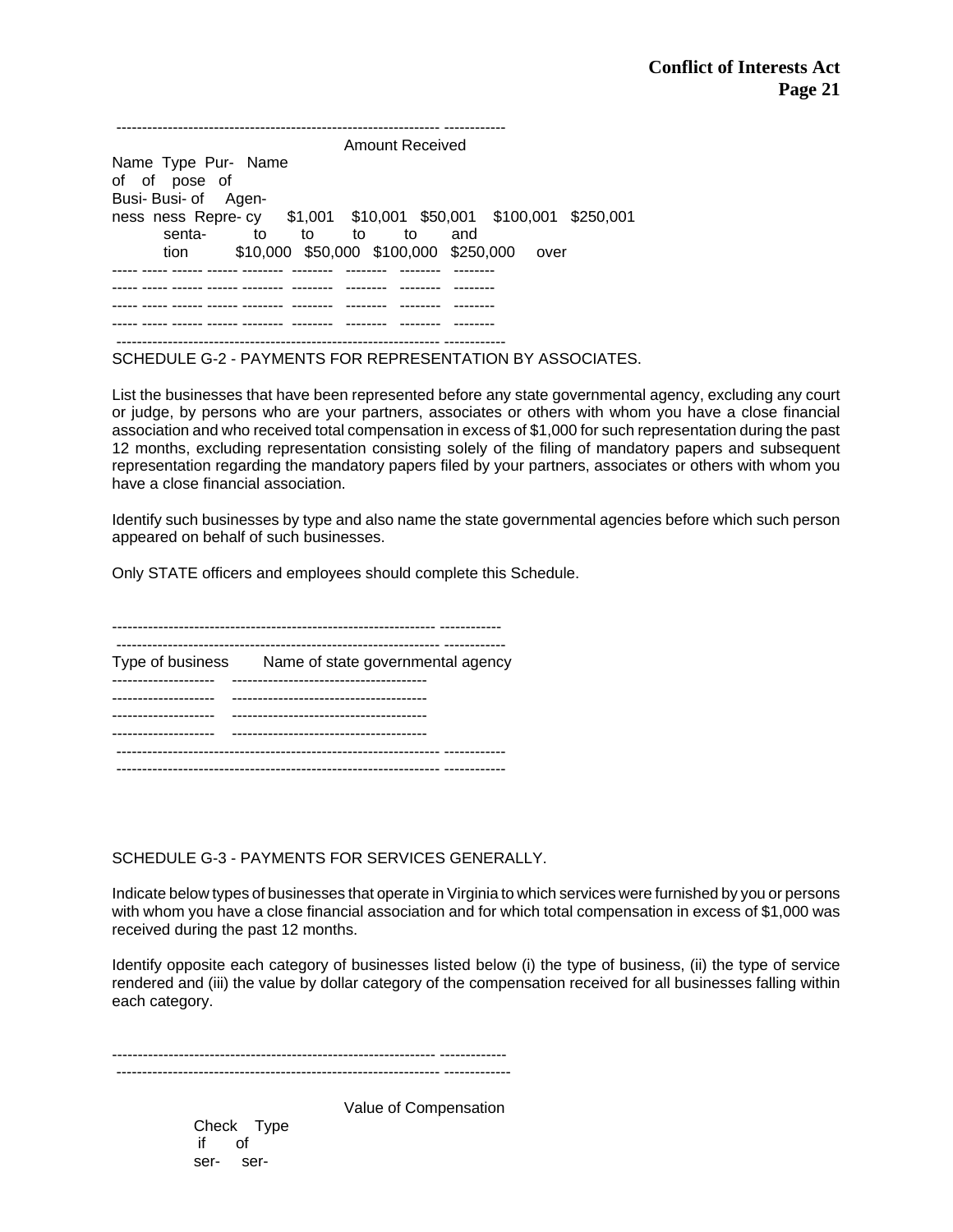vices vice were ren ren- dered dered \$1,001 \$10,001 \$50,001 \$100,001 \$250,001 to to to to and \$10,000 \$50,000 \$100,000 \$250,000 over Electric utilities Gas utilities Telephone utilities Water utilities Cable television companies Interstate transportation companies Intrastate transportation companies Oil or gas retail companies Banks Savings institutions Loan or finance companies Manufacturing companies (state type of product, e.g., textile, furniture, etc.) Mining companies Life insurance companies Casualty insurance companies Other insurance companies Retail companies Beer, wine or liquor companies or distributors Trade associations Professional associations Associations of public employees or officials Counties, cities or towns Labor organizations **Other** 

## RETURN TO ITEM 9

### SCHEDULE H-1 - REAL ESTATE - STATE OFFICERS AND EMPLOYEES.

List real estate other than your principal residence in which you or a member of your immediate family holds an interest, including a partnership interest, option, easement, or land contract, valued at \$10,000 or more. You may list each parcel of real estate individually if you wish.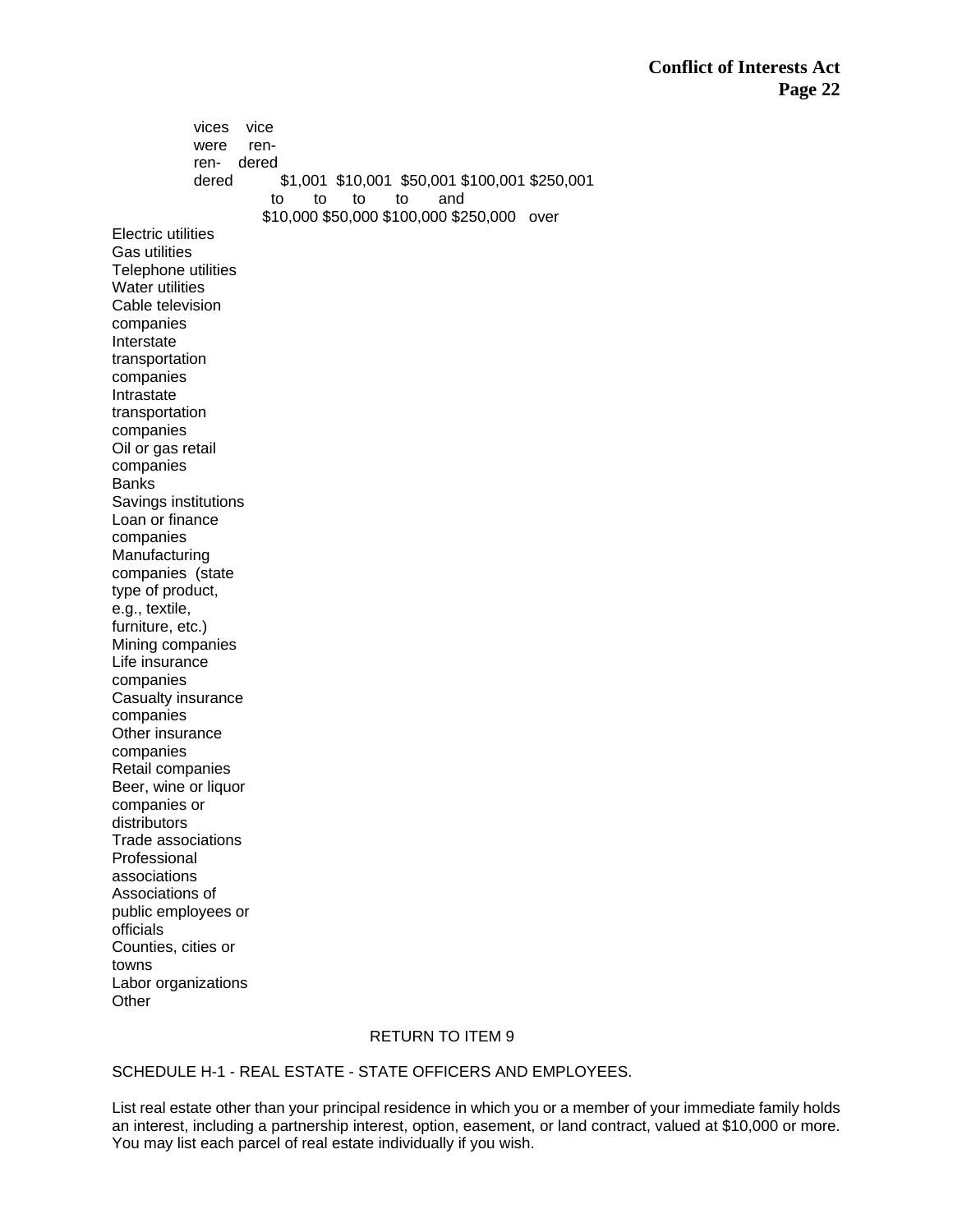--------------------------------------------------------------- ------------ --------------------------------------------------------------- ------------ List each location Describe the type of real If the real estate is (state, and county estate you own in each owned or recorded in or city) where you location (business, recre- a name other than your own real estate. ational, apartment, com- own, list that name. mercial, open land, etc.). ---------------------- ------------------------- ---------------------- ---------------------- ------------------------- ---------------------- ---------------------- ------------------------- ---------------------- ---------------------- ------------------------- ---------------------- ---------------------- ------------------------- ---------------------- --------------------------------------------------------------- ------------ --------------------------------------------------------------- ------------

# SCHEDULE H-2 - REAL ESTATE - LOCAL OFFICERS AND EMPLOYEES.

List real estate located in your county, city, or town, and any contiguous county, city, or town other than your principal residence in which you or a member of your immediate family holds an interest, including a partnership interest, option, easement, or land contract, valued at \$10,000 or more. You may list each parcel of real estate individually if you wish.

| List each location<br>(state, and county<br>or city (where you<br>own real estate.<br>$etc.$ ). | Describe the type of real If the real estate is<br>estate you own in each owned or recorded in<br>location (business, a name other than your<br>recreational, apartment, own, list that name.<br>commercial, open land, |
|-------------------------------------------------------------------------------------------------|-------------------------------------------------------------------------------------------------------------------------------------------------------------------------------------------------------------------------|
|                                                                                                 |                                                                                                                                                                                                                         |
|                                                                                                 |                                                                                                                                                                                                                         |
|                                                                                                 |                                                                                                                                                                                                                         |
|                                                                                                 |                                                                                                                                                                                                                         |
|                                                                                                 |                                                                                                                                                                                                                         |
|                                                                                                 |                                                                                                                                                                                                                         |
|                                                                                                 |                                                                                                                                                                                                                         |

# RETURN TO ITEM 10

# SCHEDULE I - REAL ESTATE CONTRACTS WITH GOVERNMENTAL AGENCIES.

List all contracts, whether pending or completed within the past 12 months, with a governmental agency for the sale or exchange of real estate in which you or a member of your immediate family holds an interest, including a corporate, partnership or trust interest, option, easement, or land contract, valued at \$10,000 or more. List all contracts with a governmental agency for the lease

of real estate in which you or a member of your immediate family holds such an interest valued at \$1,000 or more. This requirement to disclose an interest in a lease does not apply to an interest derived through an ownership interest in a business unless the ownership interest exceeds three percent of the total equity of the business.

State officers and employees report contracts with state agencies.

Local officers and employees report contracts with local agencies.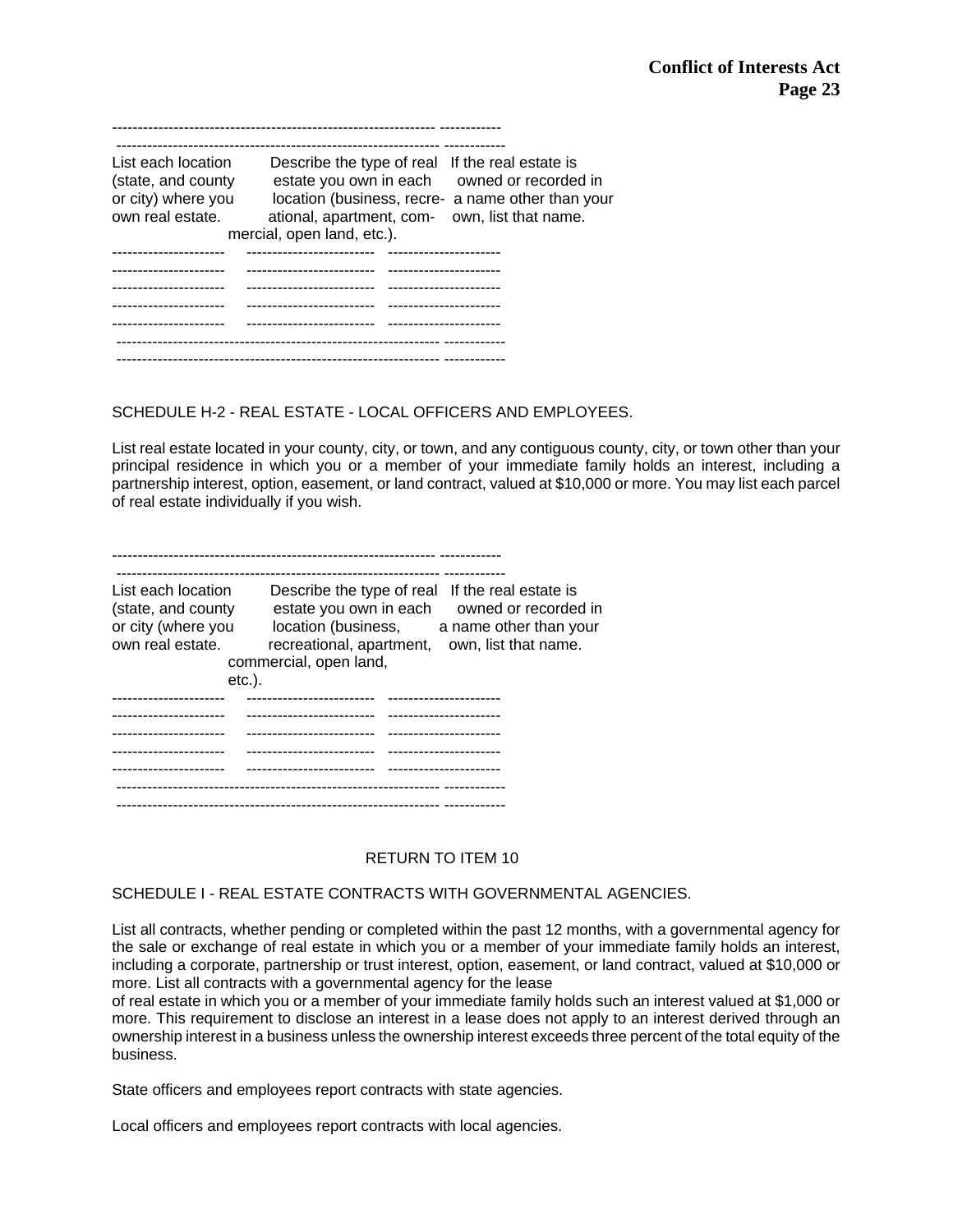| interest and the<br>person or entity,<br>including the type<br>of entity, which<br>is party to<br>the contract.<br>Describe any<br>management role and<br>the percentage<br>ownership<br>interest you or your<br>immediate family<br>member has in the real<br>estate or entity. | party to the contract<br>and indicate the<br>county or city where<br>the real estate<br>is located. | List your real estate List each governmental State the annual<br>agency which is a income from the<br>contract, and the<br>amount, if any, of<br>income you or any<br>immediate family<br>member derives<br>annually from the<br>contract. |  |
|----------------------------------------------------------------------------------------------------------------------------------------------------------------------------------------------------------------------------------------------------------------------------------|-----------------------------------------------------------------------------------------------------|--------------------------------------------------------------------------------------------------------------------------------------------------------------------------------------------------------------------------------------------|--|
|                                                                                                                                                                                                                                                                                  |                                                                                                     |                                                                                                                                                                                                                                            |  |
|                                                                                                                                                                                                                                                                                  |                                                                                                     |                                                                                                                                                                                                                                            |  |
|                                                                                                                                                                                                                                                                                  |                                                                                                     |                                                                                                                                                                                                                                            |  |
|                                                                                                                                                                                                                                                                                  |                                                                                                     |                                                                                                                                                                                                                                            |  |
|                                                                                                                                                                                                                                                                                  |                                                                                                     |                                                                                                                                                                                                                                            |  |
|                                                                                                                                                                                                                                                                                  |                                                                                                     |                                                                                                                                                                                                                                            |  |
|                                                                                                                                                                                                                                                                                  |                                                                                                     |                                                                                                                                                                                                                                            |  |

(1987, Sp. Sess., c. 1, § 2.1-639.15; 1988, c. 849; 1994, cc. 724, 733, 777, 793; 1995, c. 763; 1996, c. 77; 1997, cc. 577, 844; 1998, c. 732; 2001, c. 844.)

#### **§ 2.2-3118. Disclosure form; certain citizen members.**

A. The financial disclosure form to be used for filings required pursuant to subsection B of § 2.2-3114 and subsection B of § 2.2-3115 shall be substantially as follows:

#### DEFINITIONS AND EXPLANATORY MATERIAL.

"Business" means a corporation, partnership, sole proprietorship, firm, enterprise, franchise, association, trust or foundation, or any other individual or entity carrying on a business or profession, whether or not for profit.

"Immediate family" means (i) a spouse and (ii) any other person residing in the same household as the filer, who is a dependent of the filer or of whom the filer is a dependent.

"Dependent" means any person, whether or not related by blood or marriage, who receives from the filer, or provides to the filer, more than one-half of his financial support.

"Personal interest" means, for the purposes of this form only, a personal and financial benefit or liability accruing to a filer or a member of his immediate family. Such interest shall exist by reason of (i) ownership in real or personal property, tangible or intangible; (ii) ownership in a business; (iii) income from a business; or (iv) personal liability on behalf of a business; however, unless the ownership interest in a business exceeds three percent of the total equity of the business, or the liability on behalf of a business exceeds three percent of the total assets of the business, or the annual income, and/or property or use of such property, from the business exceeds \$10,000 or may reasonably be anticipated to exceed \$10,000, such interest shall not constitute a "personal interest."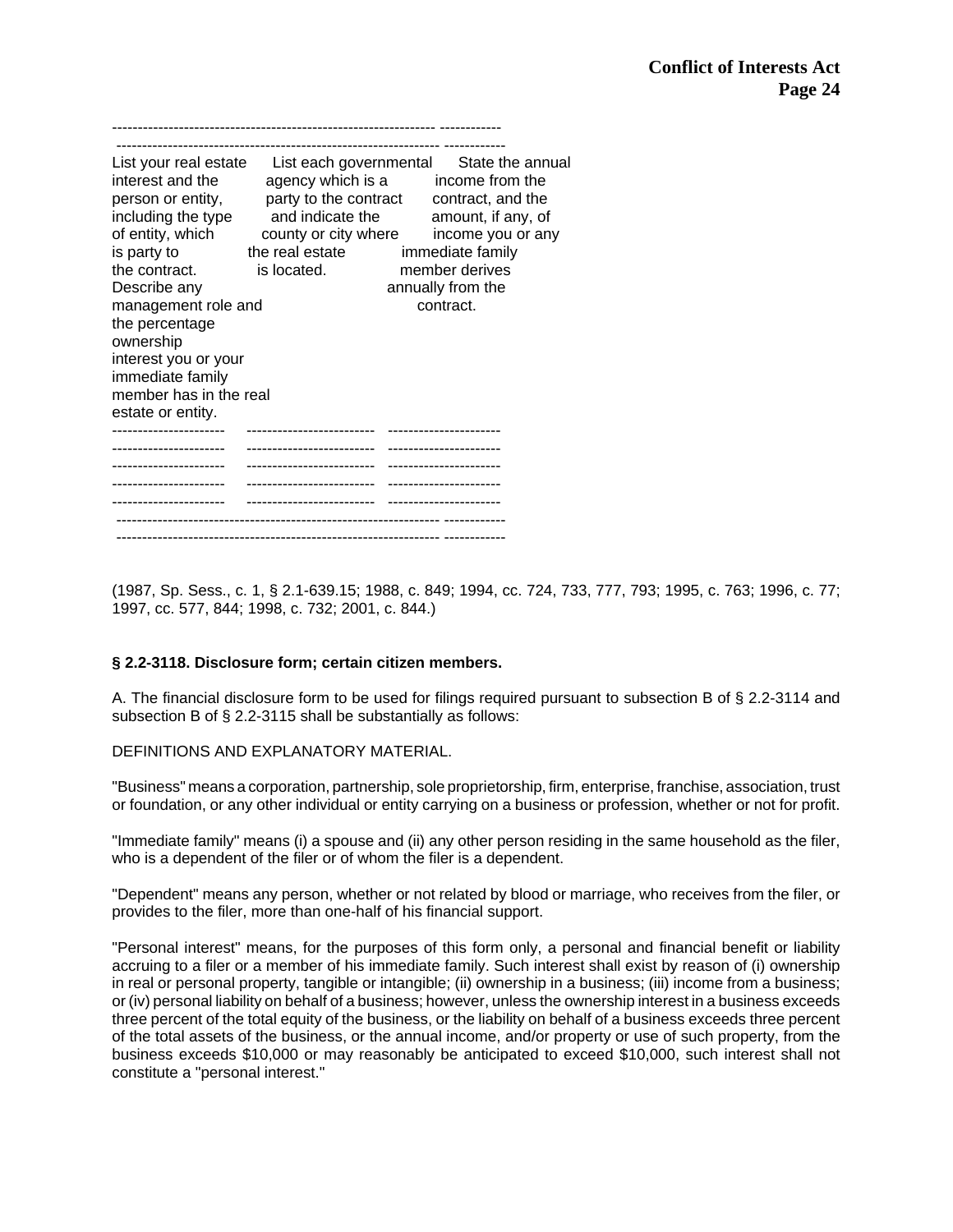Name......................................................................... Office or position held or to be held

..............................................................................

Address.....................................................................

I. FINANCIAL INTERESTS

My personal interests and those of my immediate family are as follows:

Include all forms of personal interests held at the time of filing: real estate, stocks, bonds, equity interests in proprietorships and partnerships.

You may exclude:

1. Deposits and interest bearing accounts in banks, savings institutions and other institutions accepting such deposits or accounts;

2. Interests in any business, other than a news medium, representing less than three percent of the total equity value of the business;

3. Liability on behalf of any business representing less than three percent of the total assets of such business; and

4. Income (other than from salary) less than \$10,000 annually from any business. You need not state the value of any interest. You must state the name or principal business activity of each business in which you have a personal interest.

A. My personal interests are:

1. Residence, address, or, if no address, location..............................

2. Other real estate, address, or, if no address, location...................

3. Name or principal business activity of each business in which stock, bond

or equity interest is held...................................................

B. The personal interests of my immediate family are:

1. Real estate, address or, if no address, location..........................

2. Name or principal business activity of each business in which stock, bond

or equity interest is held..................................

II. OFFICES, DIRECTORSHIPS AND SALARIED EMPLOYMENTS

The paid offices, paid directorships and salaried employments which I hold or which members of my immediate family hold and the businesses from which I or members of my immediate family receive retirement benefits are as follows:

(You need not state any dollar amounts.)

A. My paid offices, paid directorships and salaried employments are:

--------------------------------------------------------------- -------------

--------------------------------------------------------------- -------------

Position held Name of business --------------------- ------------------- --------------------- ------------------- --------------------- ------------------- --------------------------------------------------------------- ------------- --------------------------------------------------------------- -------------

B. The paid offices, paid directorships and salaried employments of members of my immediate family are:

--------------------------------------------------------------- ------------- --------------------------------------------------------------- -------------

Position held Name of business

 --------------------- ------------------- --------------------- -------------------

--------------------- -------------------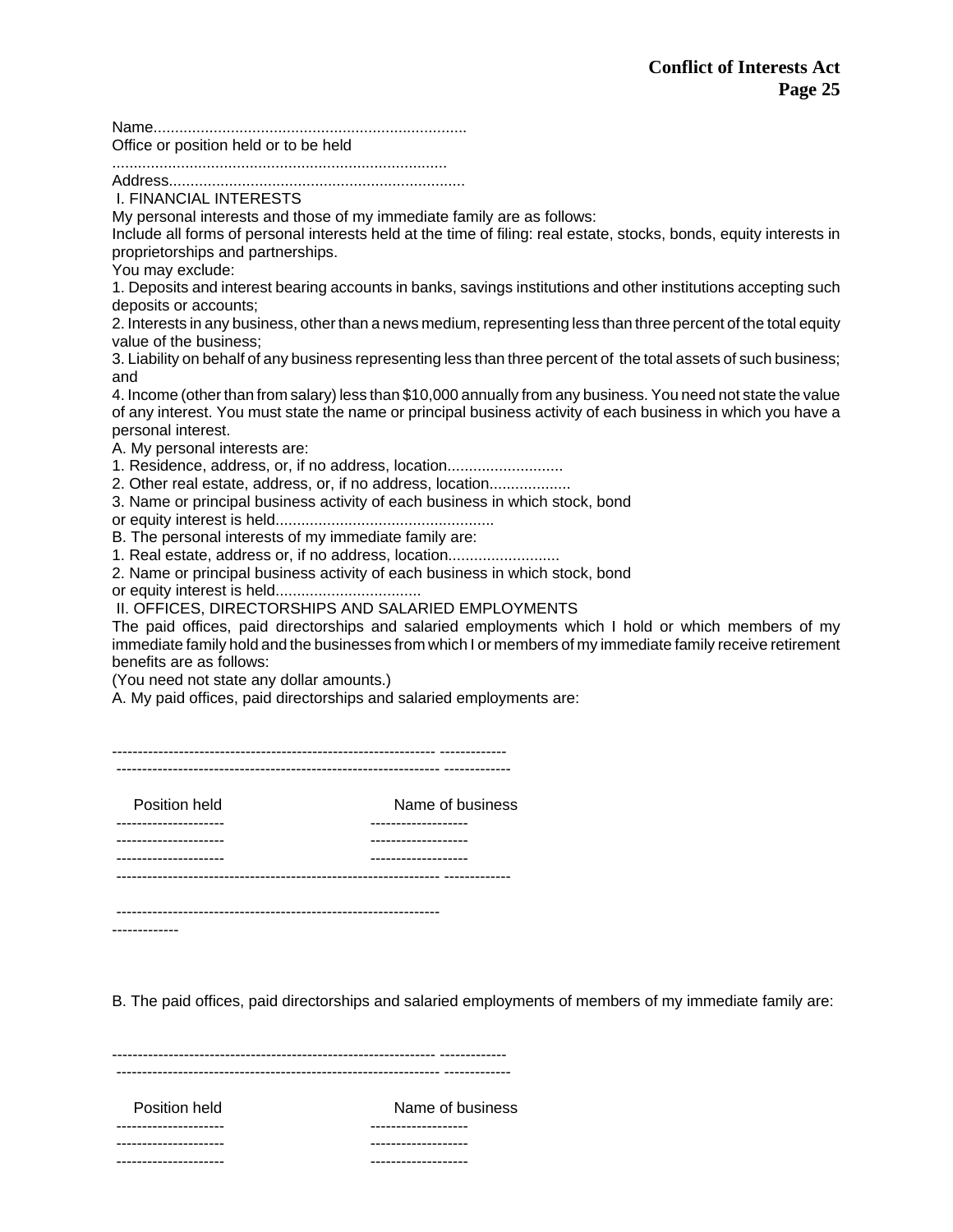--------------------------------------------------------------- ------------- --------------------------------------------------------------- -------------

III. BUSINESSES TO WHICH SERVICES WERE FURNISHED

A. The businesses I have represented before any state governmental agency, excluding any court or judge, for which I have received total compensation in excess of \$1,000 during the preceding year, excluding compensation for other services to such businesses and representation consisting solely of the filing of mandatory papers, are as follows:

Identify businesses by name and name the state governmental agencies before which you appeared on behalf of such businesses.

| Name of business   | Name of governmental agency |  |
|--------------------|-----------------------------|--|
| ------------------ | ------------------------    |  |
|                    | --------------------------  |  |
|                    |                             |  |
|                    |                             |  |
|                    |                             |  |
|                    |                             |  |
| .                  |                             |  |

B. The businesses that, to my knowledge, have been represented before any state governmental agency, excluding any court or judge, by persons with whom I have a close financial association and who received total compensation in excess of \$1,000 during the preceding year, excluding compensation for other services to such businesses and representation consisting solely of the filing of mandatory papers, are as follows:

Identify businesses by type and name the state governmental agencies before which such person appeared on behalf of such businesses.

--------------------------------------------------------------- ------------- --------------------------------------------------------------- -------------

Type of business Name of state governmental agency

-------------------- -------------------------------------- -------------------- -------------------------------------- -------------------- -------------------------------------- -------------------- -------------------------------------- --------------------------------------------------------------- ------------- --------------------------------------------------------------- -------------

C. All other businesses listed below that operate in Virginia to which services were furnished and for which total compensation in excess of \$1000 was received during the preceding year: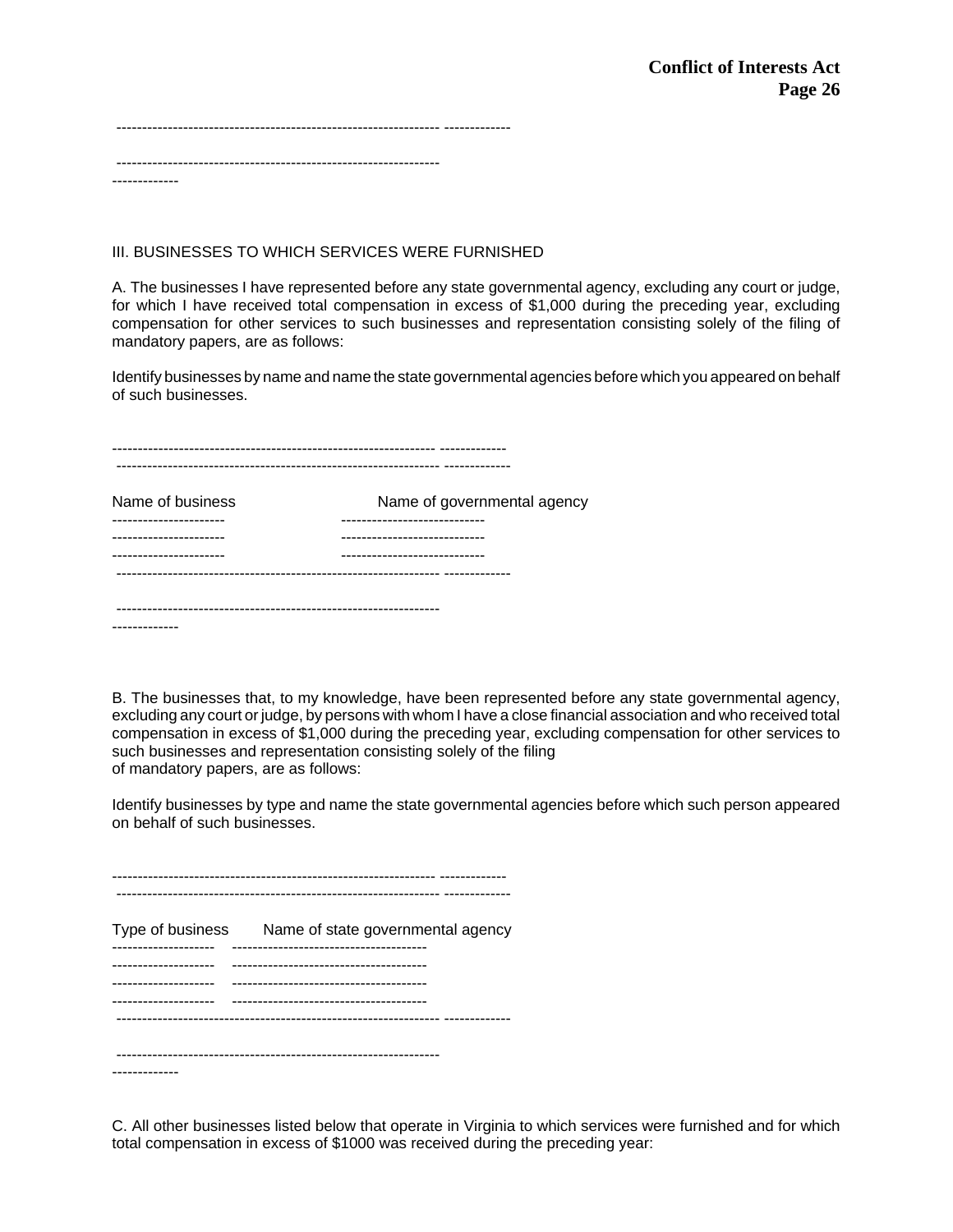Check each category of business to which services were furnished.

--------------------------------------------------------------- -------------

---------------------------------------------------------------

------------- Electric utilities Gas utilities Telephone utilities Water utilities Cable television companies Intrastate transportation companies Interstate transportation companies Oil or gas retail companies Banks Savings institutions Loan or finance companies Manufacturing companies (state type of product, e.g., textile, furniture, etc.) Mining companies Life insurance companies Casualty insurance companies Other insurance companies Retail companies Beer, wine or liquor companies or distributors Trade associations Professional associations Associations of public employees or officials Counties, cities or towns Labor organizations

#### IV. COMPENSATION FOR EXPENSES

The persons, associations, or other sources other than my governmental agency from which I or a member of my immediate family received remuneration in excess of \$200 during the preceding year, in cash or otherwise, as honorariums or payment of expenses in connection with my attendance at any meeting or other function to which I was invited in my official capacity are as follows:

--------------------------------------------------------------- ------------- --------------------------------------------------------------- ------------- Description Amount of remuneration Name of Source of occasion for each occasion ------------------ ----------------- ----------------------- ------------------ ----------------- ----------------------- ------------------ ----------------- ----------------------- --------------------------------------------------------------- ------------- --------------------------------------------------------------- -------------

B. The provisions of Part III A and B of the disclosure form prescribed by this section shall not be applicable to officers and employees of local governmental and local advisory agencies.

C. Except for real estate located within the county, city or town in which the officer or employee serves or a county, city or town contiguous to the county, city or town in which the officer or employee serves, officers and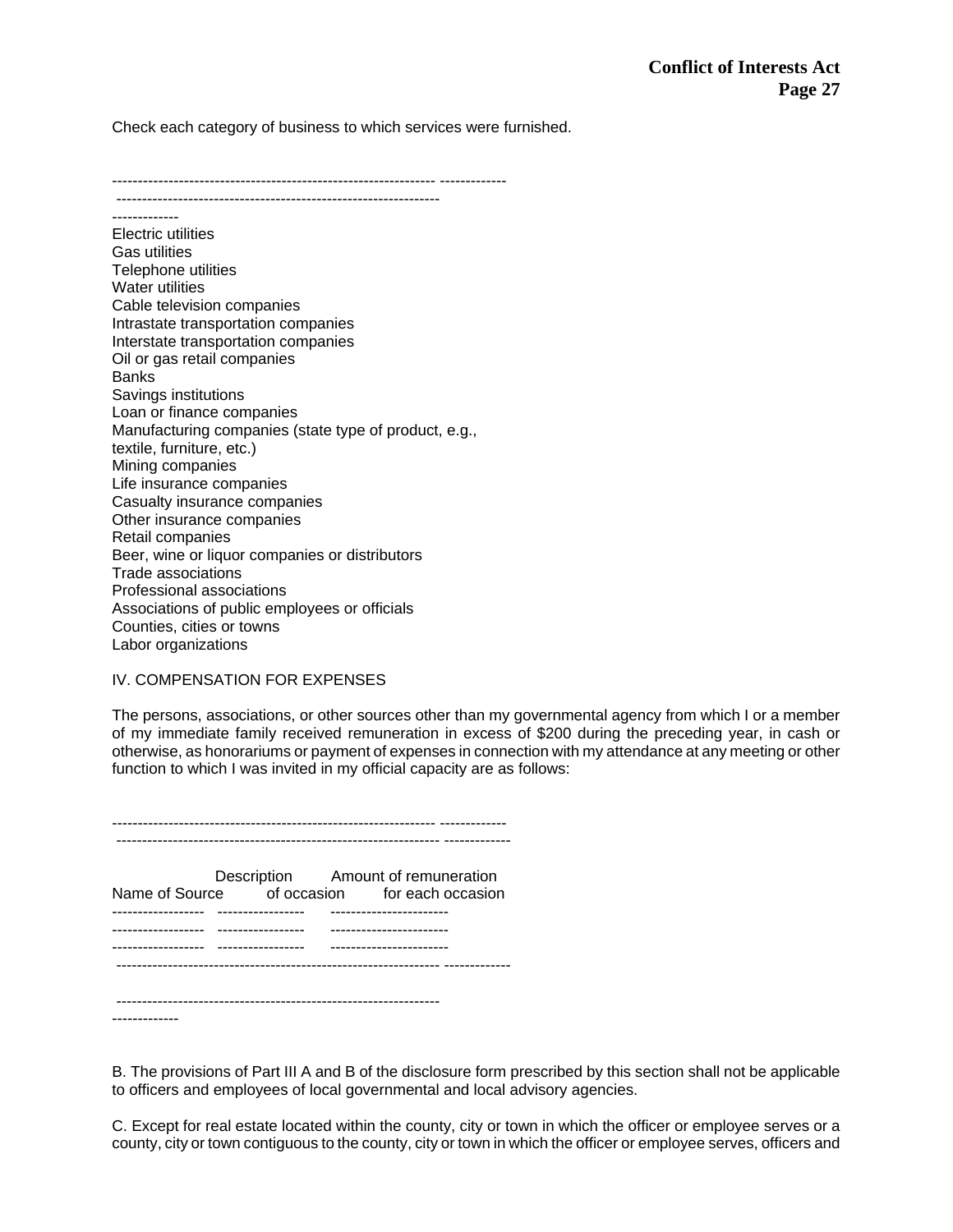employees of local governmental or advisory agencies shall not be required to disclose under Part I of the form any other interests in real estate.

(1988, c. 849, § 2.1-639.15:1; 1996, c. 77; 2001, c. 844.)

#### **§ 2.2-3118.1. Special provisions for individuals serving in or seeking multiple positions or offices; reappointees.**

A. The filing of a single current statement of economic interests by a state officer or employee required to file the form prescribed in § 2.2-3117 shall suffice for the purposes of this chapter as filing for all state positions or offices held or sought by such individual during a single reporting period. The filing of a single current financial disclosure statement by a state officer or employee required to file the form prescribed in § 2.2-3118 shall suffice for the purposes of this chapter as filing for all state positions or offices held or sought by such individual and requiring the filing of the § 2.2-3118 form during a single reporting period.

B. Any individual who has met the requirement for annually filing a statement provided in § 2.2-3117 or 2.2- 3118 shall not be required to file an additional statement upon such individual's reappointment to the same office or position for which he is required to file, provided such reappointment occurs within 12 months after the annual filing.

(2005, c. 397.)

#### **§ 2.2-3119. Additional provisions applicable to school boards, and employees of school boards.**

A. Notwithstanding any other provision of this chapter, it shall be unlawful for the school board of any county or city or of any town constituting a separate school division to employ or pay any teacher or other school board employee from the public funds, federal, state or local, or for a division superintendent to recommend to the school board the employment of any teacher or other employee, if the teacher or other employee is the father, mother, brother, sister, spouse, son, daughter, son-in-law, daughter-in-law, sister-in-law or brother-in-law of the superintendent, or of any member of the school board.

This section shall apply to any person employed by any school board in the operation of the public free school system, adult education programs or any other program maintained and operated by a local county, city or town school board.

B. This section shall not be construed to prohibit the employment, promotion, or transfer within a school division of any person within a relationship described in subsection A when such person:

1. Has been employed pursuant to a written contract with a school board or employed as a substitute teacher or teacher's aide by a school board prior to the taking of office of any member of such board or division superintendent of schools; or

2. Has been employed pursuant to a written contract with a school board or employed as a substitute teacher or teacher's aide by a school board prior to the inception of such relationship; or

3. Was employed by a school board at any time prior to June 10, 1994, and had been employed at any time as a teacher or other employee of any Virginia school board prior to the taking of office of any member of such school board or division superintendent of schools.

C. A person employed as a substitute teacher may not be employed to any greater extent than he was employed by the school board in the last full school year prior to the taking of office of such board member or division superintendent or to the inception of such relationship. The exceptions in subdivisions B. 1., B. 2., and B. 3. shall apply only if the prior employment has been in the same school division where the employee and the superintendent or school board member now seek to serve simultaneously.

D. If any member of the school board or any division superintendent knowingly violates these provisions, he shall be personally liable to refund to the local treasury any amounts paid in violation of this law, and the funds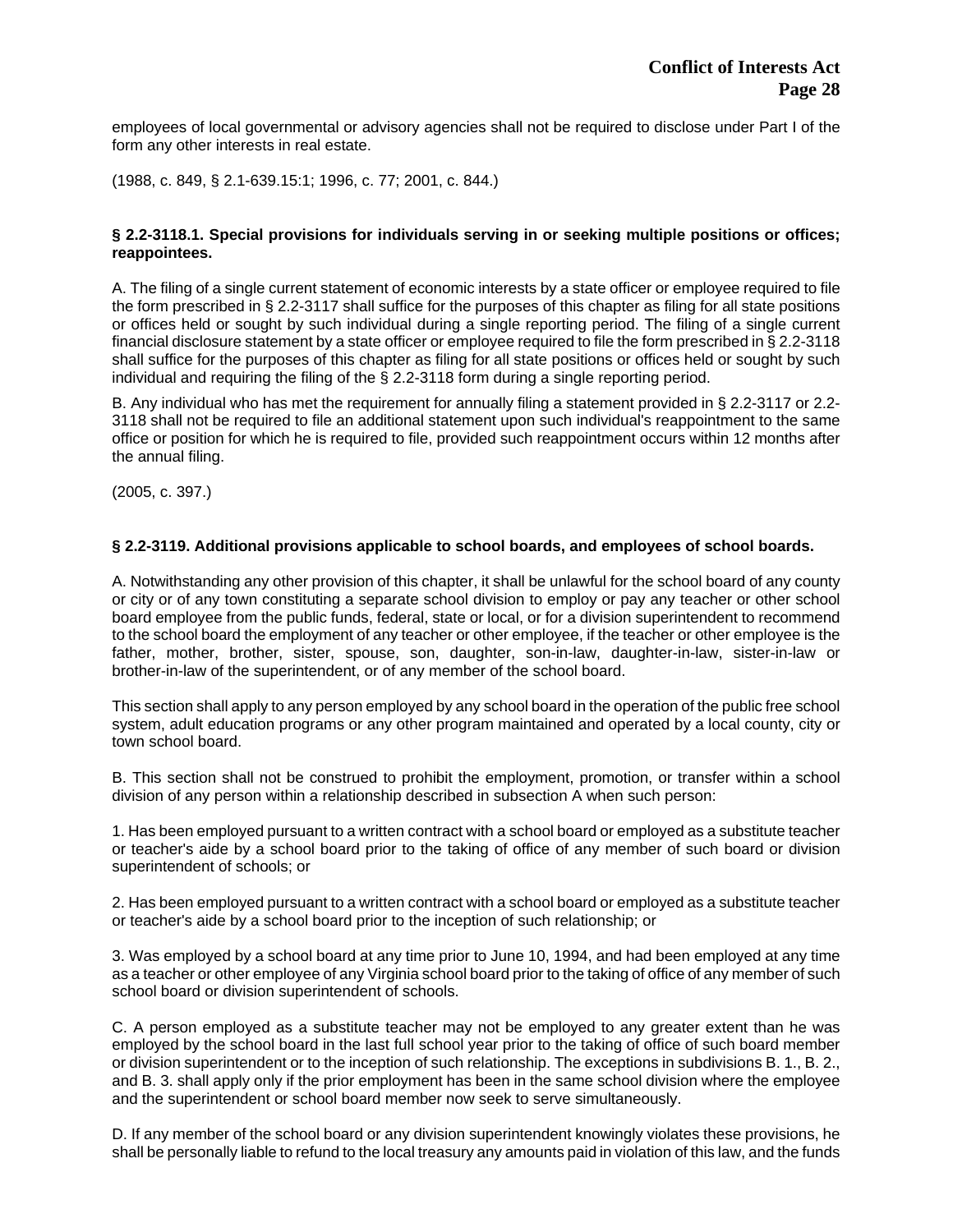shall be recovered from the individual by action or suit in the name of the Commonwealth on the petition of the attorney for the Commonwealth. Recovered funds shall be paid into the local treasury for the use of the public schools.

(1987, Sp. Sess., c. 1, § 2.1-639.16; 1994, c. 758; 1995, c. 186; 1997, c. 84; 2001, c. 844.)

## **§ 2.2-3120. Knowing violation of chapter a misdemeanor.**

Any person who knowingly violates any of the provisions of Articles 2 through 6 (§§ 2.2-3102 through 2.2-3119) of this chapter shall be guilty of a Class 1 misdemeanor, except that any member of a local governing body who knowingly violates § 2.2-3112 A or § 2.2-3115 C or E shall be guilty of a Class 3 misdemeanor. A knowing violation under this section is one in which the person engages in conduct, performs an act or refuses to perform an act when he knows that the conduct is prohibited or required by this chapter.

(1987, Sp. Sess., c. 1, § 2.1-639.17; 2001, c. 844.)

# **§ 2.2-3121. Advisory opinions.**

A. A state officer or employee shall not be prosecuted for a knowing violation of this chapter if the alleged violation resulted from his good faith reliance on a written opinion of the Attorney General made in response to his written request for such opinion and the opinion was made after a full disclosure of the facts.

B. A local officer or employee shall not be prosecuted for a knowing violation of this chapter if the alleged violation resulted from his good faith reliance on a written opinion of the attorney for the Commonwealth made in response to his written request for such opinion and the opinion was made after a full disclosure of the facts. The written opinion shall be a public record and shall be released upon request.

C. If any officer or employee serving at the local level of government is charged with a knowing violation of this chapter, and the alleged violation resulted from his reliance upon a written opinion of his city, county or town attorney, made after a full disclosure of the facts, that such action was not in violation of this chapter, then the officer or employee shall have the right to introduce a copy of the opinion at his trial as evidence that he did not knowingly violate this chapter.

(1987, Sp. Sess., c. 1, § 2.1-639.18; 2001, c. 844; 2003, c. 694.)

#### **§ 2.2-3122. Knowing violation of chapter constitutes malfeasance in office or employment.**

Any person who knowingly violates any of the provisions of this chapter shall be guilty of malfeasance in office or employment. Upon conviction thereof, the judge or jury trying the case, in addition to any other fine or penalty provided by law, may order the forfeiture of such office or employment.

(1987, Sp. Sess., c. 1, § 2.1-639.19; 2001, c. 844.)

#### **§ 2.2-3123. Invalidation of contract; recission of sales.**

A. Any contract made in violation of § 2.2-3103 or §§ 2.2-3106 through 2.2-3109 may be declared void and may be rescinded by the governing body of the contracting or selling governmental agency within five years of the date of such contract. In cases in which the contract is invalidated, the contractor shall retain or receive only the reasonable value, with no increment for profit or commission, of the property or services furnished prior to the date of receiving notice that the contract has been voided. In cases of recission of a contract of sale, any refund or restitution shall be made to the contracting or selling governmental agency.

B. Any purchase by an officer or employee made in violation of § 2.2-3103 or §§ 2.2-3106 through 2.2-3109 may be rescinded by the governing body of the contracting or selling governmental agency within five years of the date of such purchase.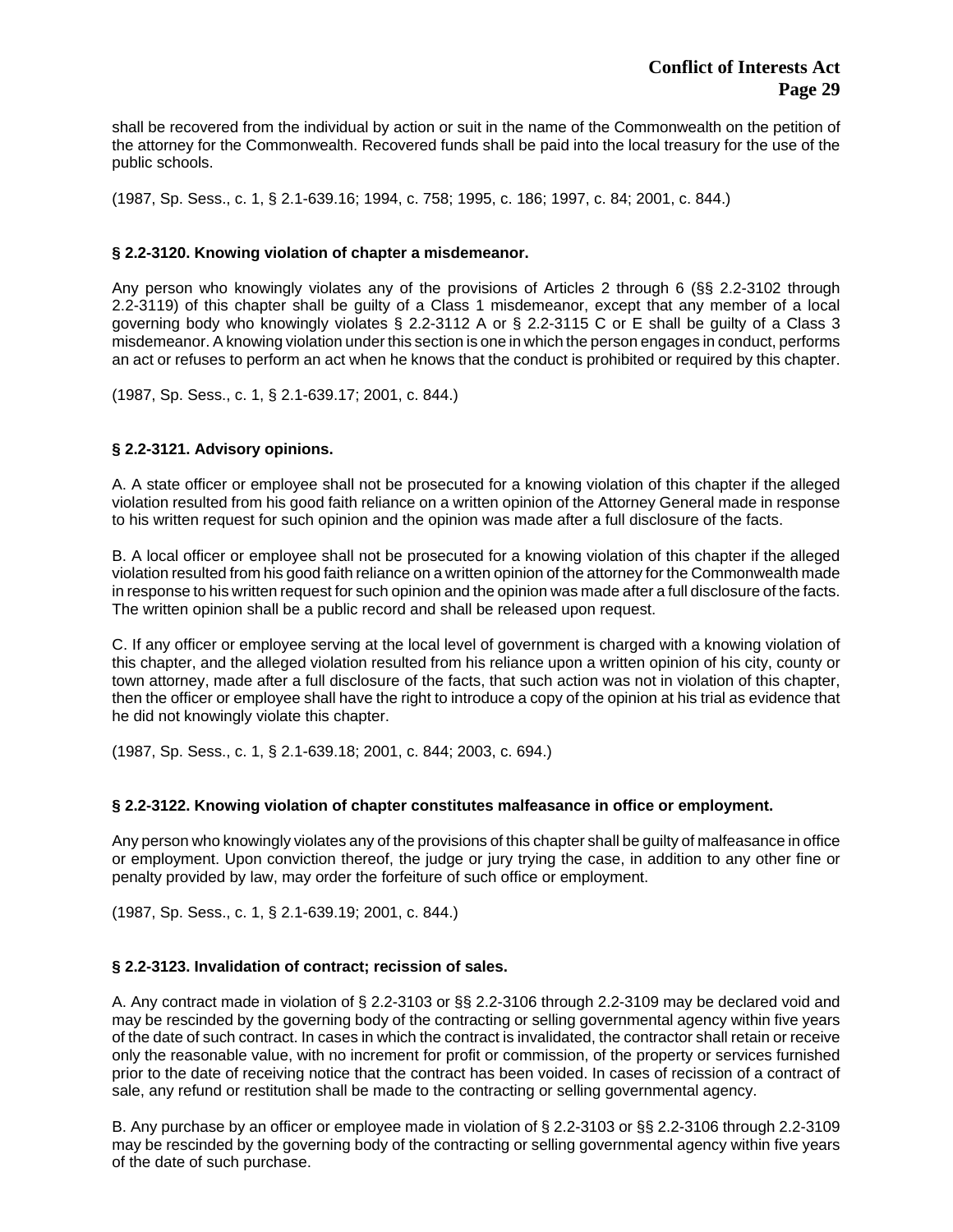(1987, Sp. Sess., c. 1, § 2.1-639.20; 2001, c. 844.)

### **§ 2.2-3124. Forfeiture of money, etc., derived from violation of this chapter.**

In addition to any other fine or penalty provided by law, any money or other thing of value derived by an officer or employee from a violation of §§ 2.2-3103 through 2.2-3112 shall be forfeited and, in the event of a knowing violation, there may also be imposed a civil penalty in an amount equal to the amount of money or thing of value forfeited to the Commonwealth or the local government as the case may be. If the thing of value received by the officer or employee in violation of this chapter should enhance in value between the time of the violation and the time of discovery of the violation, the greater value shall determine the amount of forfeiture.

(1987, Sp. Sess., c. 1, § 2.1-639.21; 1994, cc. 727, 776; 2001, c. 844.)

### **§ 2.2-3125. Limitation of actions.**

The statute of limitations for the criminal prosecution of a person for violation of any provision of this chapter shall be one year from the time the Attorney General, if the violation is by a state officer or employee, or the attorney for the Commonwealth, if the violation is by a local officer or employee, has actual knowledge of the violation or five years from the date of the violation, whichever event occurs first. Any prosecution for malfeasance in office shall be governed by the statute of limitations provided by law.

(1987, Sp. Sess., c. 1, § 2.1-639.22; 2001, c. 844.)

#### **§ 2.2-3126. Enforcement.**

A. The provisions of this chapter relating to an officer or employee serving at the state level of government shall be enforced by the Attorney General.

In addition to any other powers and duties prescribed by law, the Attorney General shall have the following powers and duties within the area for which he is responsible under this section:

1. He shall advise the agencies of state government and officers and employees serving at the state level of government on appropriate procedures for complying with the requirements of this chapter. He may review any disclosure statements, without notice to the affected person, for the purpose of determining satisfactory compliance, and shall investigate matters that come to his attention reflecting possible violations of the provisions of this chapter by officers and employees serving at the state level of government;

2. If he determines that there is a reasonable basis to conclude that any officer or employee serving at the state level of government has knowingly violated any provision of this chapter, he shall designate an attorney for the Commonwealth who shall have complete and independent discretion in the prosecution of such officer or employee;

3. He shall render advisory opinions to any state officer or employee who seeks advice as to whether the facts in a particular case would constitute a violation of the provisions of this chapter. He shall determine which opinions or portions thereof are of general interest to the public and may, from time to time, be published.

Irrespective of whether an opinion of the Attorney General has been requested and rendered, any person has the right to seek a declaratory judgment or other judicial relief as provided by law.

B. The provisions of this chapter relating to an officer or employee serving at the local level of government shall be enforced by the attorney for the Commonwealth within the political subdivision for which he is elected.

Each attorney for the Commonwealth shall be responsible for prosecuting violations by an officer or employee serving at the local level of government and, if the Attorney General designates such attorney for the Commonwealth, violations by an officer or employee serving at the state level of government. In the event the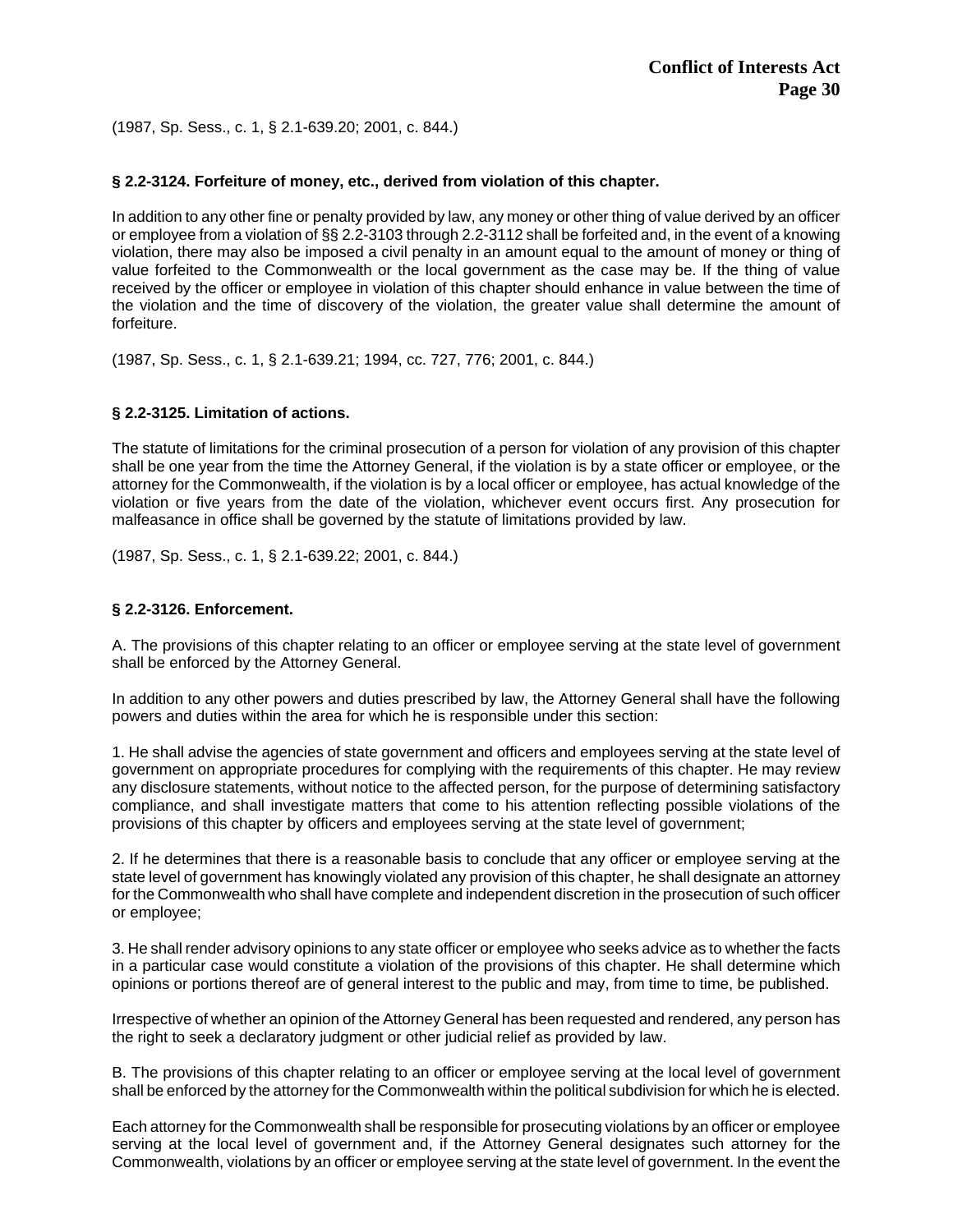violation by an officer or employee serving at the local level of government involves more than one local jurisdiction, the Attorney General shall designate which of the attorneys for the Commonwealth of the involved local jurisdictions shall enforce the provisions of this chapter with regard to such violation.

Each attorney for the Commonwealth shall establish an appropriate written procedure for implementing the disclosure requirements of local officers and employees of his county, city or town, and for other political subdivisions, whose principal offices are located within the jurisdiction served by such attorney for the Commonwealth. The attorney for the Commonwealth shall provide a copy of this act to all local officers and employees in the jurisdiction served by such attorney who are required to file a disclosure statement pursuant to Article 5 (§ 2.2-3113 et seq.) of this chapter. Failure to receive a copy of the act shall not be a defense to such officers and employees if they are prosecuted for violations of the act.

Each attorney for the Commonwealth shall render advisory opinions as to whether the facts in a particular case would constitute a violation of the provisions of this chapter to the governing body and any local officer or employee in his jurisdiction and to political subdivisions other than a county, city or town, including regional political subdivisions whose principal offices are located within the jurisdiction served by such attorney for the Commonwealth. If the advisory opinion is written, then such written opinion shall be a public record and shall be released upon request. In case the opinion given by the attorney for the Commonwealth indicates that the facts would constitute a violation, the officer or employee affected thereby may request that the Attorney General review the opinion. A conflicting opinion by the Attorney General shall act to revoke the opinion of the attorney for the Commonwealth. The Attorney General shall determine which of his reviewing opinions or portions thereof are of general interest to the public and may, from time to time, be published.

Irrespective of whether an opinion of the attorney for the Commonwealth or the Attorney General has been requested and rendered, any person has the right to seek a declaratory judgment or other judicial relief as provided by law.

(1987, Sp. Sess., c. 1, § 2.1-639.23; 2001, c. 844; 2003, c. 694.)

# **§ 2.2-3127. Venue.**

Any prosecution for a violation involving an officer serving at the state level of government shall be brought in the Circuit Court of the City of Richmond. Any prosecution for a violation involving an employee serving at the state level of government shall be within the jurisdiction in which the employee has his principal place of state employment.

Any proceeding provided in this chapter shall be brought in a court of competent jurisdiction within the county or city in which the violation occurs if the violation involves an officer or employee serving at the local level of government.

(1987, Sp. Sess., c. 1, § 2.1-639.24; 2001, c. 844.)

# **§§ 2.2-3128. Semiannual orientation course.**

Each state agency shall offer at least semiannually to each of its state filers an orientation course on this chapter, on ethics in public contracting pursuant to Article 6 (§§ 2.2-4367 et seq.) of Chapter 43 of this title, if applicable to the filer, and on any other applicable regulations that govern the official conduct of state officers and employees.

(2004, cc. 134, 392.)

# **§ 2.2-3129. Records of attendance.**

Each state agency shall maintain records indicating the specific attendees, each attendee's job title, and dates of their attendance for each orientation course offered pursuant to §2.2-3128 for a period of not less than five